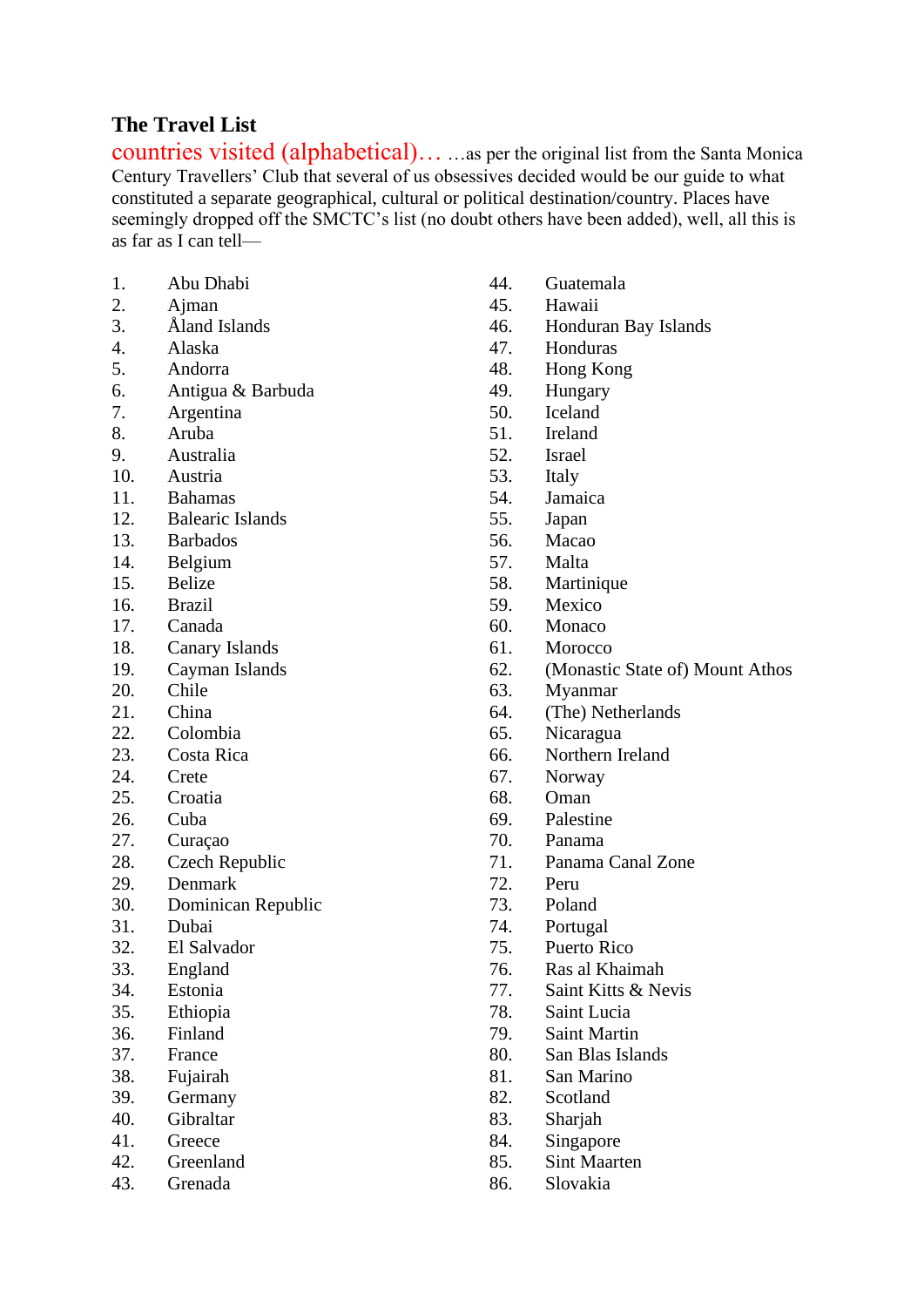- 87. Slovenia
- 88. Spain
- 89. Sri Lanka
- 90. Svalbard
- 91. Sweden
- 92. Switzerland
- 93. Tasmania
- 94. Thailand
- 95. Turkey (in Asia)
- 96. Turkey (in Europe)
- 97. Turks & Caicos Islands
- 98. Umm al Quwain
- 99. United States of America
- 100. United States Virgin Islands
- 101. Uruguay
- 102. Vatican
- 103. Vietnam
- 104. Wales

### order of countries visited…

- 1. England
- 2. Wales
- 3. Scotland
- 4. France
- 5. Greece
- 6. Crete
- 7. Italy
- 8. Spain
- 9. Canary Islands
- 10. United States of America
- 11. Canada
- 12. (The) Netherlands
- 13. Andorra
- 14. Gibraltar
- 15. Morocco
- 16. Portugal
- 17. Belgium
- 18. Germany
- 19. Denmark
- 20. Sweden
- 21. Mexico
- 22. Peru
- 23. Åland Islands
- 24. Norway
- 25. Iceland
- 26. Costa Rica
- 27. Colombia
- 28. Brazil
- 29. Alaska
- 30. Australia
- 31. Tasmania
- 32. El Salvador
- 33. Guatemala
- 34. Nicaragua
- 35. Austria
- 36. Panama
- 37. Panama Canal Zone
- 38. San Blas Islands
- 39. Chile
- 40. Hungary
- 41. Hawaii
- 42. Hong Kong
- 43. China
- 44. Macau
- 45. Vatican
- 46. Argentina
- 47. Uruguay
- 48. Antigua & Barbuda
- 49. Puerto Rico
- 50. Greenland
- 51. Northern Ireland
- 52. Ireland
- 53. Bahamas
- 54. Jamaica
- 55. Honduran Bay Islands
- 56. Honduras
- 57. Dominican Republic
- 58. Cayman Islands
- 59. Finland
- 60. Estonia
- 61. Svalbard
- 62. Belize
- 63. Israel
- 64. Palestine
- 65. Sint Maarten
- 66. Saint Martin
- 67. Saint Lucia
- 68. Barbados
- 69. Martinique
- 70. United States Virgin Islands

## *₮*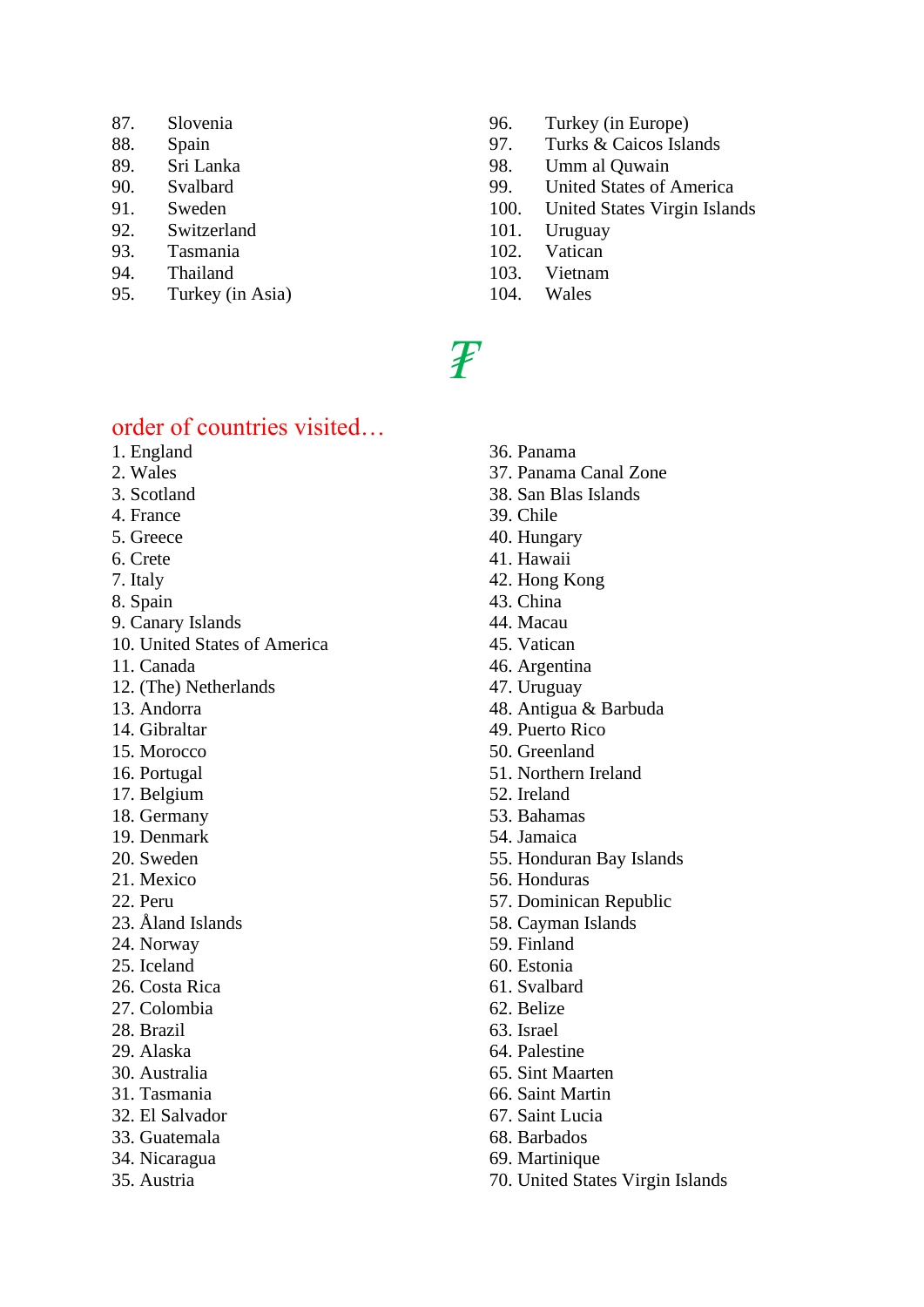71. Turkey (in Europe) 72. Turkey (in Asia) 73. Curaçao 74. Aruba 75. Grenada 76. Cuba 77. Saint Kitts & Nevis 78. Turks & Caicos Islands 79. Japan 80. Monaco 81. San Marino 82. Ethiopia 83. Slovenia 84. Poland 85. Malta 86. Croatia 87. Thailand 88. Abu Dhabi

89. Czech Republic 90. Switzerland 91. Dubai 92. Sharjah 93. Fujairah 94. Oman 95. Ajman 96. Ras al Khaimah 97. Umm al Quwain 98. Singapore 99. Myanmar 100. Sri Lanka 101. Balearic Islands 102. (Monastic State of) Mount Athos 103. Vietnam 104. Slovakia

# *₮*

### highest, lowest, farthest north, etc.

**Highest:** Cuesta Del Lipan, Jujuy Province, Argentina; 4,170 metres **Lowest:** Badwater Basin, Death Valley, California, USA; -86 metres **Farthest West:** Kekaha, Kauai, Hawaii, USA 21°58'18"N, 159°42'59"W **Farthest East:** Binalong Bay, Tasmania, Australia 41°15'14.4"S, 148°18'7.2"E **Farthest North:** Moffen Island, Svalbard, Norwegian Arctic 80°03'0"N, 14°48'33"E **Farthest South:** Punta Arenas, Chile 53°10'0"S, 70°56'0"W

*₮*

### U.S. states visited …

- 1. Alabama
- 2. Alaska
- 3. Arizona
- 4. Arkansas
- 5. California
- 6. Colorado
- 7. Connecticut
- 8. Delaware
- 9. Florida
- 10. Georgia
- 11. Hawaii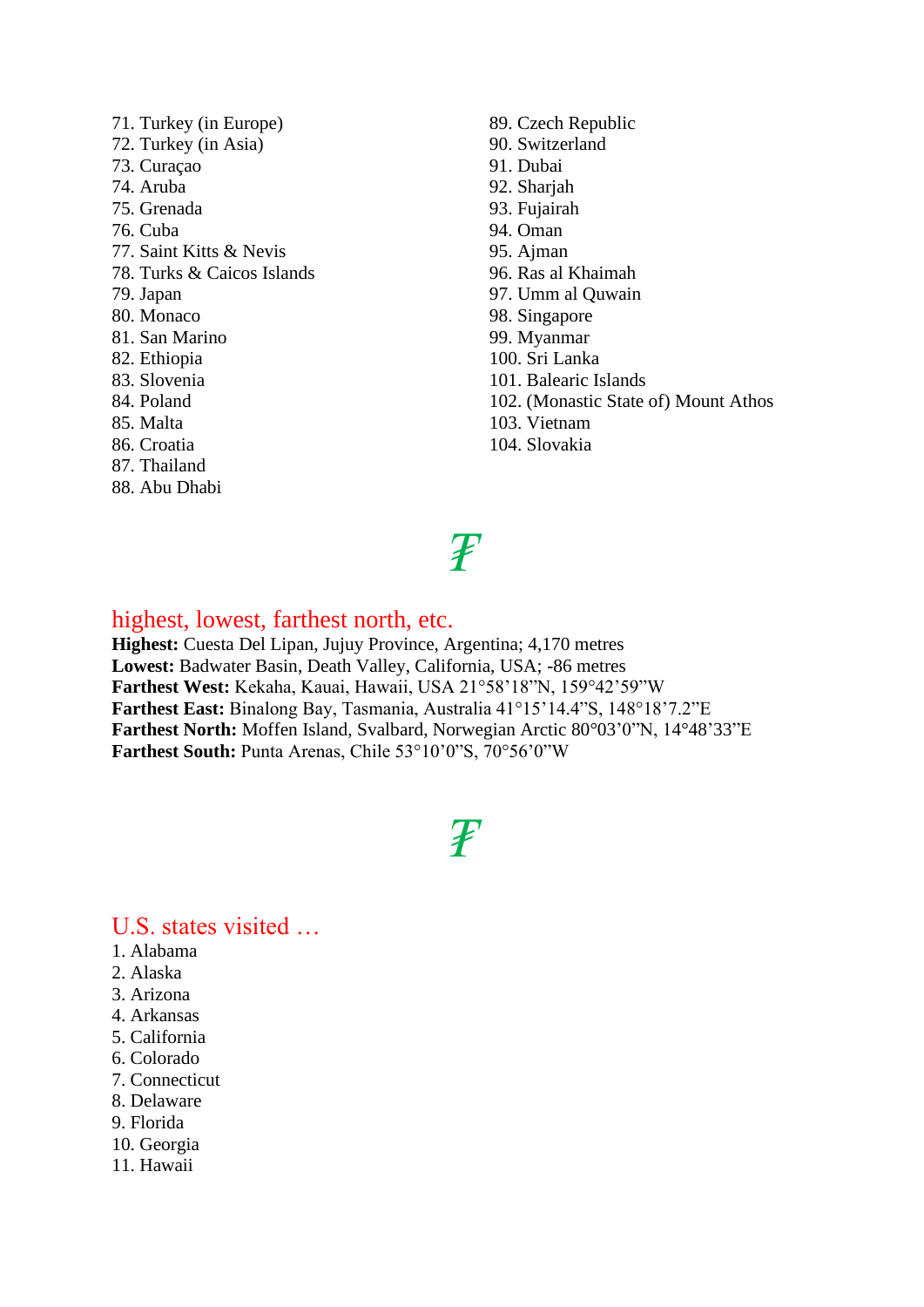- 12. Illinois
- 13. Indiana
- 14. Kentucky
- 15. Louisiana
- 16. Maine
- 17. Maryland
- 18. Massachusetts
- 19. Mississippi
- 20. Missouri
- 21. Nevada
- 22. New Hampshire
- 23. New Jersey
- 24. New York
- 25. North Carolina
- 26. Ohio
- 27. Oregon
- 28. Pennsylvania
- 29. Rhode Island
- 30. Tennessee
- 31. Utah
- 32. Vermont
- 33. Virginia
- 34. Washington
- 35. West Virginia
- 36. Wisconsin
- … (also, Washington, D.C.)

# *₮*

### hotels and lodgings stayed at …

- 1. Ahaspokuna, Belihul Oya, Sri Lanka<br>2. Algaida Suites by Eurotels, Algaida, I
- 2. Algaida Suites by Eurotels, Algaida, Mallorca, Balearic Islands, Spain
- 3. Al Hambra Village & Residences, Ras al Khaimah, United Arab Emirates
- 4. Aloft Cleveland, Cleveland, Ohio, USA
- 5. Alyeska Resort & Hotel, Girdwood, Alaska, USA
- 6. America's Best Value Inn, Princess Anne, Md.
- 7. Ana Crowne Plaza Toyama, Toyama, Japan
- 8. Apollo Hotel Utrecht City Centre, Utrecht, The Netherlands
- 9. Aquapura Douro Valley, Samadões, Portugal
- 10. Aquatis, Lausanne, Switzerland
- 11. (Hotel) Arctic, Ilulissat, Greenland
- 12. Arnside Youth Hostel, Arnside, Cumbria, England
- 13. Artuklu Kervansarayi, Mardin, Turkey
- 14. Augill Castle, Brough, Cumbria, England
- 15. Awara Ryokan & Onsen, Awara, Japan
- 16. Axor Feria, Madrid, Spain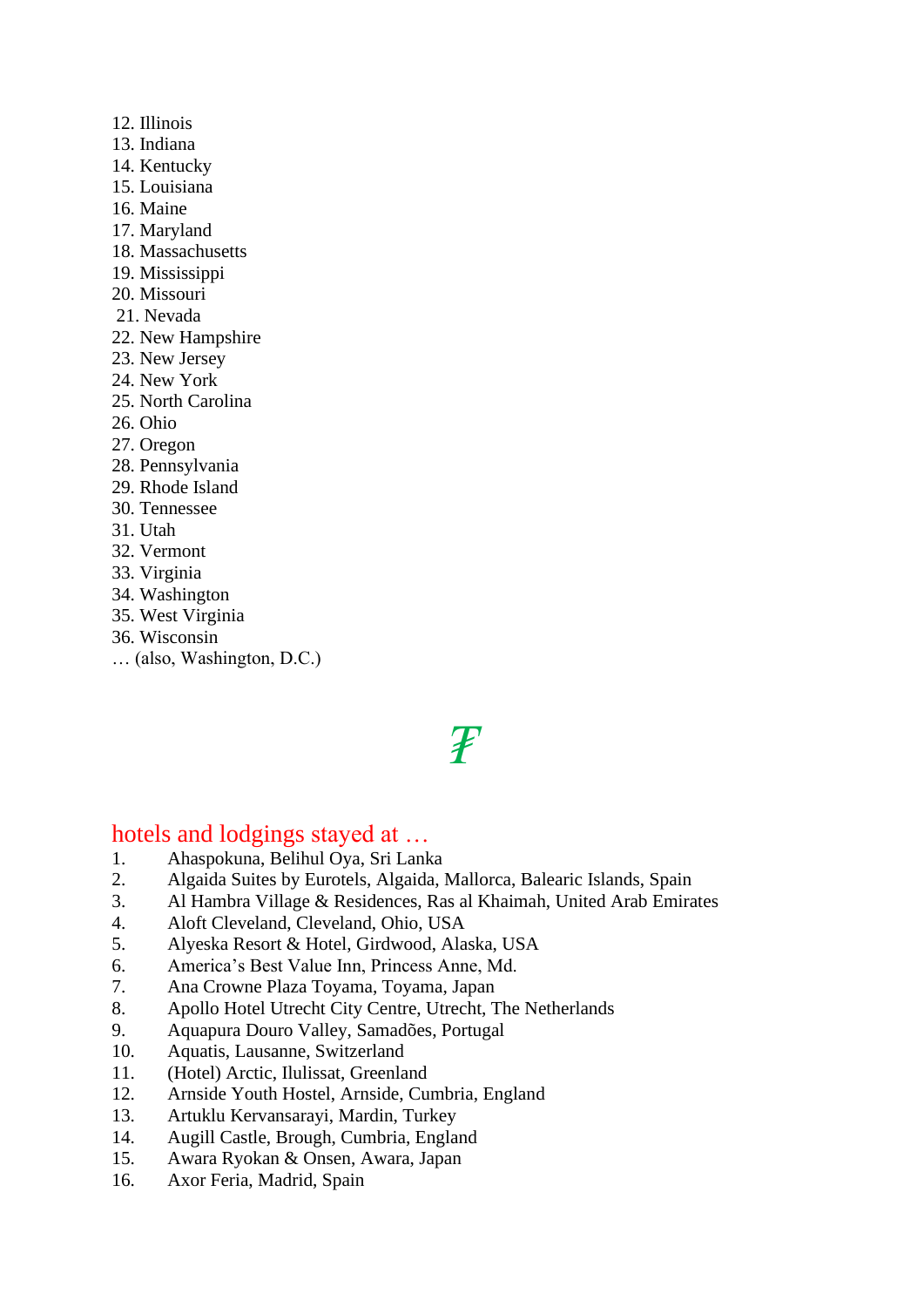- 17. Baan Andaman, Krabi, Thailand
- 18. Baie des Sables, Lac-Megantic, Québec, Canada
- 19. (Hotel) Bakay, Şanliurfa, Turkey
- 20. Barnsley Gardens Resort, Adairsville, Ga., USA
- 21. Batman Fawkner Inn, Launceston, Tasmania, Australia
- 22. Bayview Hotel, Portballintrae, Northern Ireland
- 23. Bay View Inn, Tangier Island, Va., USA
- 24. Bayview Motel, Eureka, Calif., USA
- 25. Beaches Turks and Caicos, Grace Bay, Providenciales, Turks & Caicos Islands
- 26. (Motel) Beaupré, St.-Zotique, Québec, Canada
- 27. Beijing Hotel, Beijing, China
- 28. (The) Belsfield, Windermere, Cumbria, England
- 29. (Hotel) Berlin-Berlin, Berlin, Germany
- 30. Best Western Athens, Athens, Ga., USA
- 31. Best Western Royal Plaza Hotel & Trade Center, Marlborough, Mass., USA
- 32. Black Cat Café & B&B, Colombo, Sri Lanka
- 33. Blue Magpie Lodge, Kudawa, Weddagala, Sri Lanka
- 34. Boar's Head Hotel, Ripley, Yorkshire, England
- 35. Bob-Bon Inn, Kanab, Utah, USA
- 36. Breezes Costa do Sauipe, Costa do Sauipe, San Salvador, Brazil
- 37. Brimnes Hotel & Cabins, Ólafsfjörður, Iceland
- 38. Brisas del Este, Higüey, Dominican Republic
- 39. (Hotel) Brooklyn Manchester, Manchester, England
- 40. (Hótel) Búðir, Ólafsvík, Iceland
- 41. Buffet d'Aouache Hotel, Awash, Ethiopia
- 42. Bull's Head Hotel, Chislehurst, Kent, England
- 43. Burlingham Yurt, North Burlingham, Norfolk, England
- 44. (The) Burlington, Eastbourne, Sussex, England
- 45. Butik Castle House Hotel, Gaziantep, Turkey
- 46. Caesars Palace, Las Vegas, Nev., USA
- 47. Caesars Park Panama, Panama City, Panama
- 48. Cambria Hotel Cleveland Avon, Avon, Ohio, USA
- 49. (Las) Cárcavas, Noguera de Albarracín, Spain
- 50. Casa Antica, Rhodes Town, Rhodes, Greece
- 51. (La) Casa de Carmen, Panama City, Panama
- 52. (La) Casa de Don Tomás, San Pedro de Atacama, Chile
- 53. (Hotel) Casa Fuster, Barcelona, Spain
- 54. Casa Horatio-Marta, Vedado, Havana, Cuba
- 55. Casa Ileana-Valentín, Trinidad, Sanctus Spiritus, Cuba
- 56. Casa Marina, Key West, Fla., USA
- 57. Casa Mirtha Azcuy, Viñales, Pinar del Río, Cuba
- 58. Casa Vaiven, Buenos Aires, Argentina
- 59. Casa Wilfredo, Vedado, Havana, Cuba
- 60. (Hotel) Catalonia Roma, Barcelona, Spain
- 61. Cavalaier Hotel, Virginia Beach, Va., USA
- 62. Chora Guesthouse, Sultanahmet, Istanbul, Turkey
- 63. CitizenM Bowery, Manhattan, New York, N.Y., USA
- 64. City Hotel, Derry, Northern Ireland
- 65. Clarion Inn & Suites Bowling Green, Bowling Green, Ky., USA
- 66. Classique Inn, Yangon, Myanmar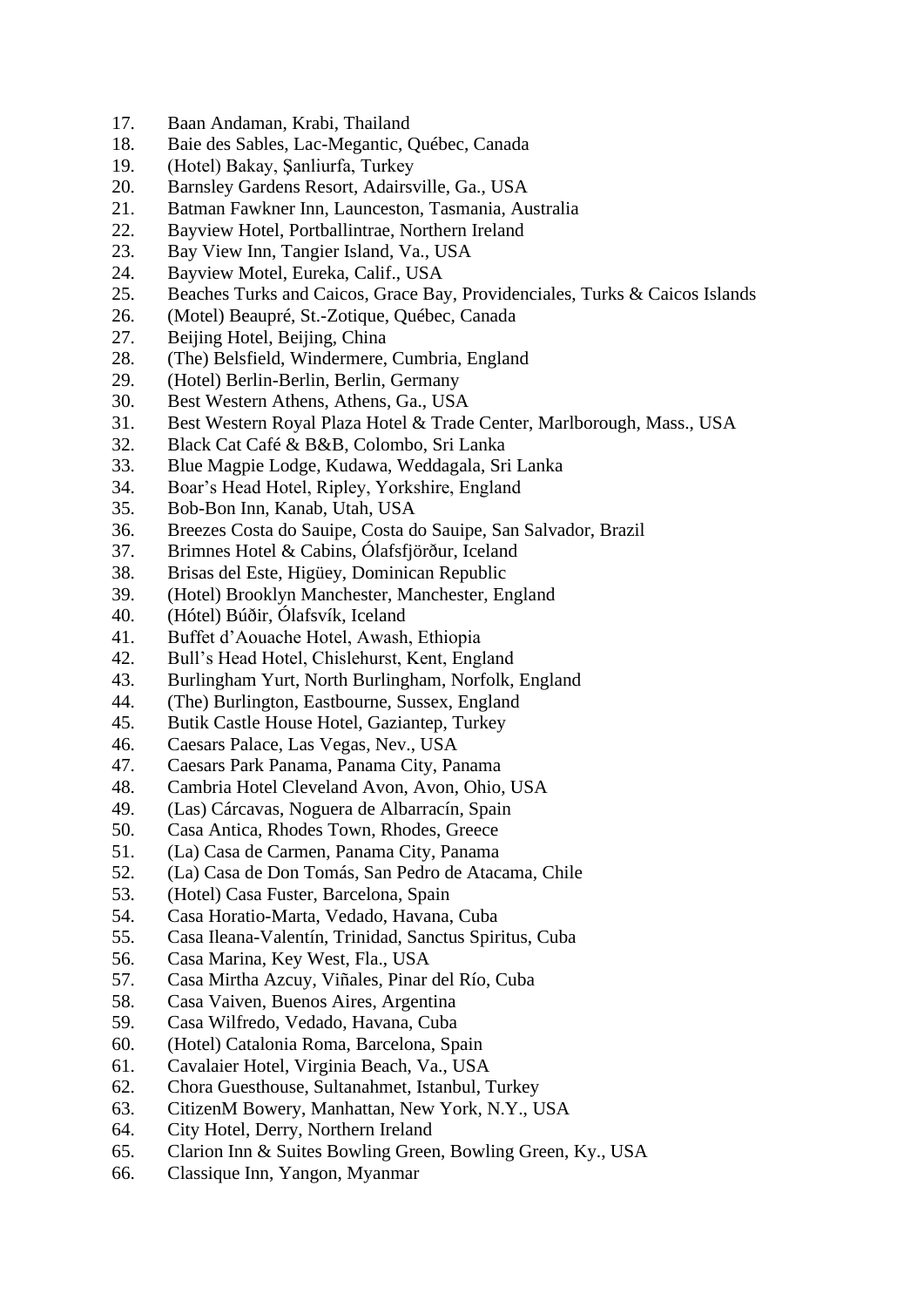- 67. Cococongo Lodge, Puerto Viejo, Costa Rica
- 68. (Hotel) Colonial Iguazú, Puerto Iguazú, Argentina
- 69. (Hotel ) Colón Inn, Puno, Peru
- 70. Comfort Inn, Henderson, Ky., USA
- 71. Conrad Miami, Miama, Fla., USA
- 72. Copacabana Palace Hotel, Rio de Janeiro, Brazil
- 73. Copenhagen Marriott, Copenhagen, Denmark
- 74. Corinthia Palace Hotel & Spa, Attard, Malta
- 75. Costaustralis Hotel, Puerto Natales. Chile
- 76. Country Hearth Inn, Eddyville, Ky., USA
- 77. Courtyard by Marriott Paris Neuilly, Neuilly-sur-Seine, Paris, France
- 78. Creole House Hotel, New Orleans, La., USA
- 79. Crocker House Inn, Martha's Vineyard, Mass., USA
- 80. Cross Keys Temperance Inn, Cautley Spout, Sedbergh, Cumbria, England
- 81. Crowne Plaza Berlin City Centre, Berlin, Germany
- 82. Crowne Plaza Santiago, Santiago, Chile
- 83. Crown Towers Melbourne, Melbourne, Australia
- 84. (Hostal) El Cortejo de Luisa María, Cachi, Argentina
- 85. (La) Cueva, Playa Limón, Dominican Republic
- 86. Curry Village, Yosemite National Park, Calif., USA
- 87. Danmarks Vandrerhjem, Copenhagen, Denmark
- 88. (Pensão) D'Antónia, Monsaraz, Portugal
- 89. Days Inn Florence Downtown, Florence, Ala., USA
- 90. Deniz Konak Hotel, Sultanahmet. Istanbul, Turkey
- 91. Desmond Hotel & Conference Center, Albany, N.Y., USA
- 92. Devonport YHA-MacWright House, Devonport, Tasmania, Australia
- 93. Divani Apollon Palace & Thalasso, Vouliagmeni, Greece
- 94. Domus Hotel Berlin Kudamm, Berlin, Germany
- 95. (Hotel) Don Marcus, La Vacama, Dominican Republic
- 96. Doral Golf Resort & Spa: a Marriott Resort, Miami, Fla., USA
- 97. DoubleTree by Hilton Amsterdam Centraal Station, Amsterdam, The Netherlands
- 98. DoubleTree by Hilton Cleveland Downtown Lakeside, Cleveland, Ohio, USA
- 99. DoubleTree by Hilton Cleveland Westlake, Westlake, Ohio, USA
- 100. DoubleTree by Hilton Marjan Island, Ras al Khaimah, United Arab Emirates
- 101. Drayton Manor Hotel, Tamworth, Staffordshire, UK
- 102. Dunhuang Hotel, Dunhuang, China
- 103. (Hotel) DuoMo, Rimini, Italy
- 104. DuPlooy's Jungle Lodge, San Ignacio, Belize
- 105. Eleanor's Northern Lights Bed & Breakfast, Fairbanks, Alaska, USA
- 106. (Motel) des Érables, La Station-du-Côtéau, Québec, Canada
- 107. (Hotel) Erzsebet, Budapest, Hungary
- 108. Estrel Berlin, Berlin, Germany
- 109. (Hotel) Europa, Bergen, Norway
- 110. Fairmont Copley Plaza, Boston, Mass., USA
- 111. (Hotel) Faison y el Venado, Felipe Carillo Puerto, Mexico
- 112. Falcon Hotel Apartments, Fujairah, Fujairah, United Arab Emirates
- 113. Fall Creek Falls State Park Inn & Conference Center, Pikeville, Tenn.
- 114. Farm Resorts, Dick Oya, Sri Lanka
- 115. First Hotel Amaranten, Stockholm, Sweden
- 116. First Hotel Skt. Petri, Copenhagen, Denmark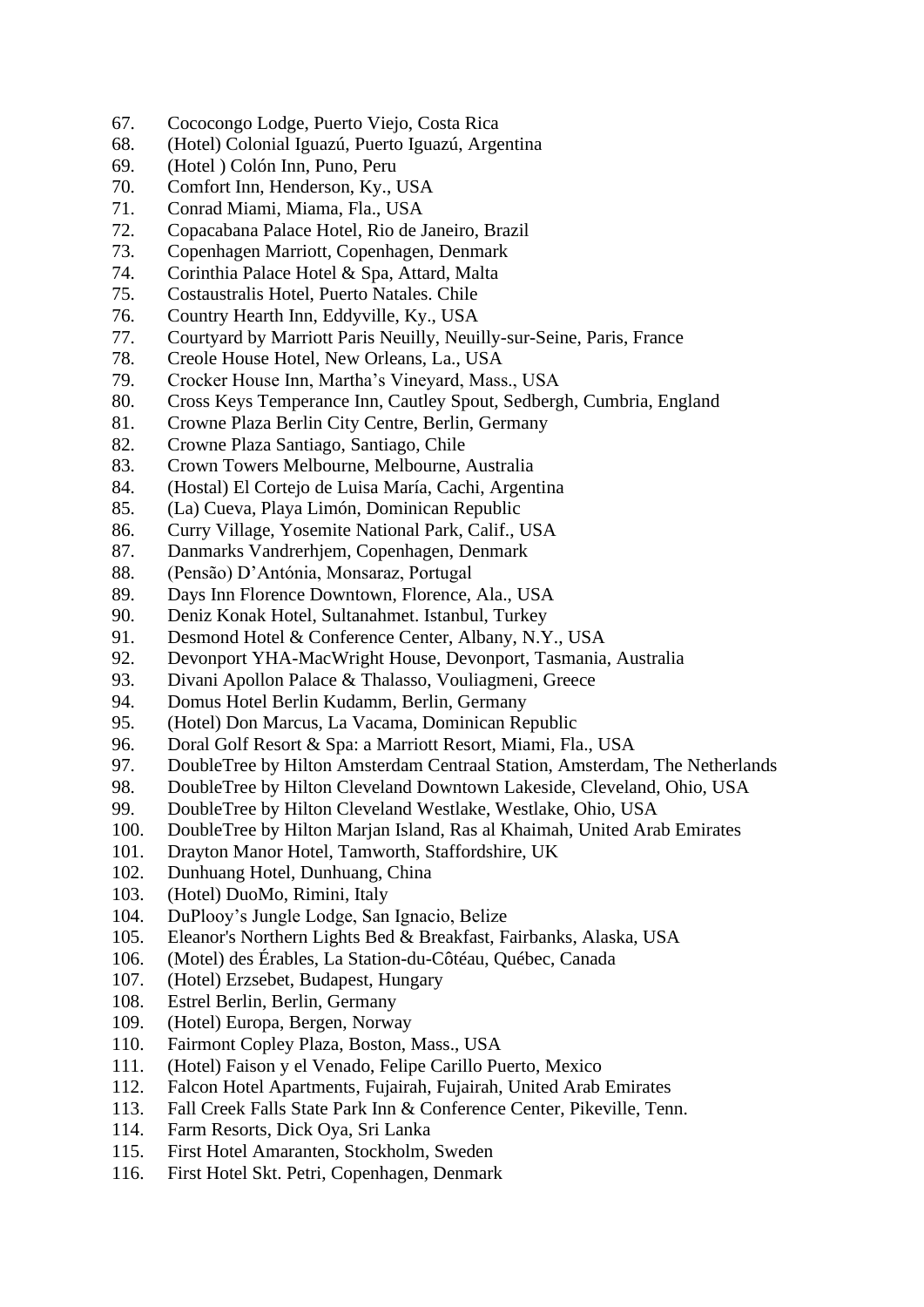- 117. Four Points by Sheraton, Baltimore-Washington, D.C. International Airport
- 118. Frogner Apartments, Oslo, Norway
- 119. Gansevoort Turks + Caicos, Grace Bay, Providenciales, Turks & Caicos Islands
- 120. Gauksmýri Lodge, Hunafloi, Iceland
- 121. George Hotel, Rochester, Kent, England
- 122. (The) Gladstone, Toronto, Ontario, Canada
- 123. Glenavon House Hotel, Cookstown, Northern Ireland
- 124. Golden Guest House, Dawei, Myanmar
- 125. Goodwin Hotel, Hartford, Conn., USA
- 126. Grand Canyon Lodge North Rim, Grand Canyon North Rim, Ariz., USA
- 127. Grand Hotel, Stockholm, Sweden
- 128. Grand Hotel Europa, Innsbruck, Austria
- 129. Grand Hôtel Roi René, Aix-en-Provence, France
- 130. Grand Hyatt Kauai Resort & Spa, Poipu, Kauai
- 131. Gran Hotel Guadalpin Marbella & Spa, Marbella, Spain
- 132. Great Eastern Hotel, Brandon, Suffolk, England
- 133. (Pension) Groenewoud, Swalmen, The Netherlands
- 134. Grythyttans Gästgivaregård, Grythyttan, Sweden
- 135. Il Guercino, Bologna, Italy
- 136. Hacienda Los Lingues, Los Lingues, Chile
- 137. Hala Arjaan by Rotana, Abu Dhabi, United Arab Emirates
- 138. Hampton Inn & Suites Downtown Nashville, Nashville, Tenn.
- 139. Hanoi Pearl, Hanoi, Vietnam
- 140. (Hotel) Hans Egede, Nuuk, Greenland
- 141. Harrah's Atlantic City Waterfront Tower, Atlantic City, N.J., USA
- 142. Hassankeyf Motel, Hassankeyf, Turkey
- 143. (Hotel) Haven, Helsinki, Finland
- 144. Hawk's Cay Resort, Duck Key, Fla., USA
- 145. Hayes Street Hotel, Nashville, Tenn., USA
- 146. (Hotel) Helix, Washington, D.C., USA
- 147. Helmsley Park Lane Hotel, New York, N.Y., USA
- 148. Heritage Lodge, Hong Kong
- 149. (Hotel) Hermitage, Monte-Carlo, Monaco
- 150. Herods Hotel Dead Sea, Dead Sea, Israel
- 151. Hestasport Cottage, Varmahlíð, Iceland (Fjárhús and Óðínhús)
- 152. Hibiscus House, Sannat, Gozo, Malta
- 153. Hickatee Cottages, Punta Gorda, Belize
- 154. Hicks Motel, Clarksdale, Miss., USA
- 155. Highbury, Colombo, Sri Lanka
- 156. Hilton Al Ain, Al Ain, Abu Dhabi, United Arab Emirates
- 157. Hilton Cancun Golf & Spa Resort, Cancun, Mexico
- 158. Hilton Daytona Beach/Ocean Walk Village, Daytona Beach, Fla., USA
- 159. Hilton Garden Inn Cleveland Airport, Cleveland, Ohio
- 160. Hilton Garden Inn Cleveland Downtown, Cleveland, Ohio
- 161. Hilton Garden Inn Dubai Mall of the Emirates, Dubai, United Arab Emirates
- 162. Hilton Garden Inn Manchester Emirates Old Trafford, Manchester, England
- 163. Hilton Garden Inn Tupelo, Tupelo, Miss., USA
- 164. Hilton Istanbul Bomonti, Bomonti, Istanbul, Turkey
- 165. Hilton London Stansted Airport, Stansted, Suffolk, England
- 166. Hilton Manchester Deansgate, Manchester, England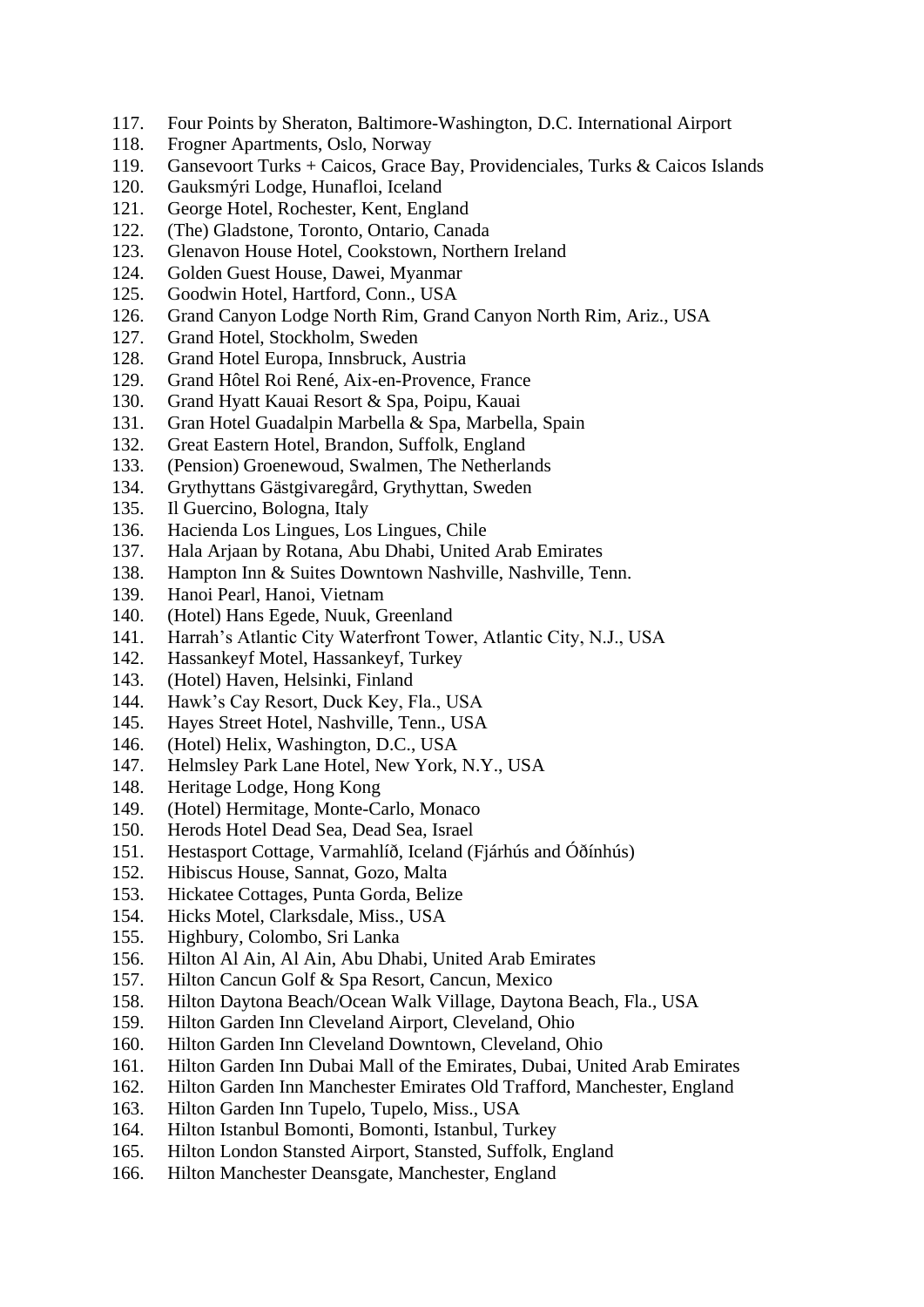- 167. Hilton Palmer House, Chicago, Ill., USA
- 168. Hilton Vienna, Vienna, Austria
- 169. Hitchcock House B&B, New Lebanon, N.Y., USA
- 170. Holiday Inn Berlin Airport Conference Centre, Schönefeld bei Berlin, Germany
- 171. Holiday Inn Express Cleveland, Cleveland, Ohio, USA
- 172. Holiday Inn Express Cleveland West-Westlake, Westlake, Ohio, USA
- 173. Holiday Inn Express Manchester City Centre Oxford Road, Manchester, England
- 174. Holiday Inn Norwich North, Norwich, Norfolk, England
- 175. Holiday Inn Select Knoxville, Knoxville, Tenn., USA
- 176. Holiday Inn Winchester, Winchester, Hampshire, England
- 177. Holiday Inn Al Barsha, Al Barsha, Dubai, United Arab Emirates
- 178. Hooters Casino Hotel, Las Vegas, Nev., USA
- 179. Hoshinoya Kaurizawa, Kaurizawa, Japan
- 180. Hoshinoya Kyoto, Kyoto, Japan
- 181. Houshi Ryokan & Onsen, Komatsu, Japan
- 182. Hudson New York, Manhattan, New York, N.Y., USA
- 183. (The) Hutton, Nashville, Tenn., USA
- 184. Hyatt Place Amsterdam Airport, Hooffdorp, The Netherlands
- 185. Hyatt Place Cleveland/Westlake/Crocker Park, Westlake, Ohio
- 186. Hyatt Regency Chicago, Chicago, Ill., USA
- 187. Hyatt Regency Curaçao, Porta Blancu, Curaçao
- 188. Hyatt Regency Greenwich, Old Greenwich, Conn., USA
- 189. Hyatt Regency Santiago, Santiago de Chile, Chile
- 190. Huaqaio Hotel, Zhaoqing, China
- 191. (Hostal) Humohauca, Humohauca, Argentina
- 192. Iberostar Grand Bávaro, Bávaro, Dominican Republic
- 193. Ibis Bristol Temple Meads, Bristol, Avon. England
- 194. Ibis Budapest Aero, Budapest, Hungary
- 195. Ibis Dubai, Al Barsha, Dubai, United Arab Emirates
- 196. Ibis Edinburgh Centre South Bridge, Edinburgh, Scotland
- 197. Ibis Hotel Berlin Hauptbahnhof, Berlin. Germany
- 198. Icelandair Marina Reykjavik, Reykjavik, Iceland
- 199. Infinity Bay Spa & Beach Resort, West Bay Beach, Roatán, Honduras
- 200. (The) Inn at Glenora Wine Cellars, Dundee, N.Y., USA
- 201. (The) Inn at Long Lake, Naples, Maine, USA
- 202. InterContinental Berlin, Berlin, Germany
- 203. InterContinental Miami, Miami, Fla., USA
- 204. Intercontinental Playa Bonita Resort & Spa, Kobbe Beach, Panama
- 205. InterContinental Rio, Rio de Janiero, Brazil
- 206. InterContinental São Paolo, São Paolo, Brazil
- 207. Irupé Lodge, Colonía Carlos Pellegrini, Argentina
- 208. Island Shangri-La Hotel, Hong Kong
- 209. Istrotel Ramon Inn, Mitzpe Ramon, Israel
- 210. Itegue Taitu Hotel, Addis Ababa, Ethiopia
- 211. (((Iera Moni) Iviron, Mount Athos, Greece))
- 212. Jack London Lodge, Glen Ellen, Calif., USA
- 213. Jade Seahorse, Útila, Honduras
- 214. Jolly Beach Resort, Bolans, Antigua & Barbuda
- 215. (Hotel) José Nogueira, Punta Arenas, Chile
- 216. Jurys Inn Manchester, Manchester, England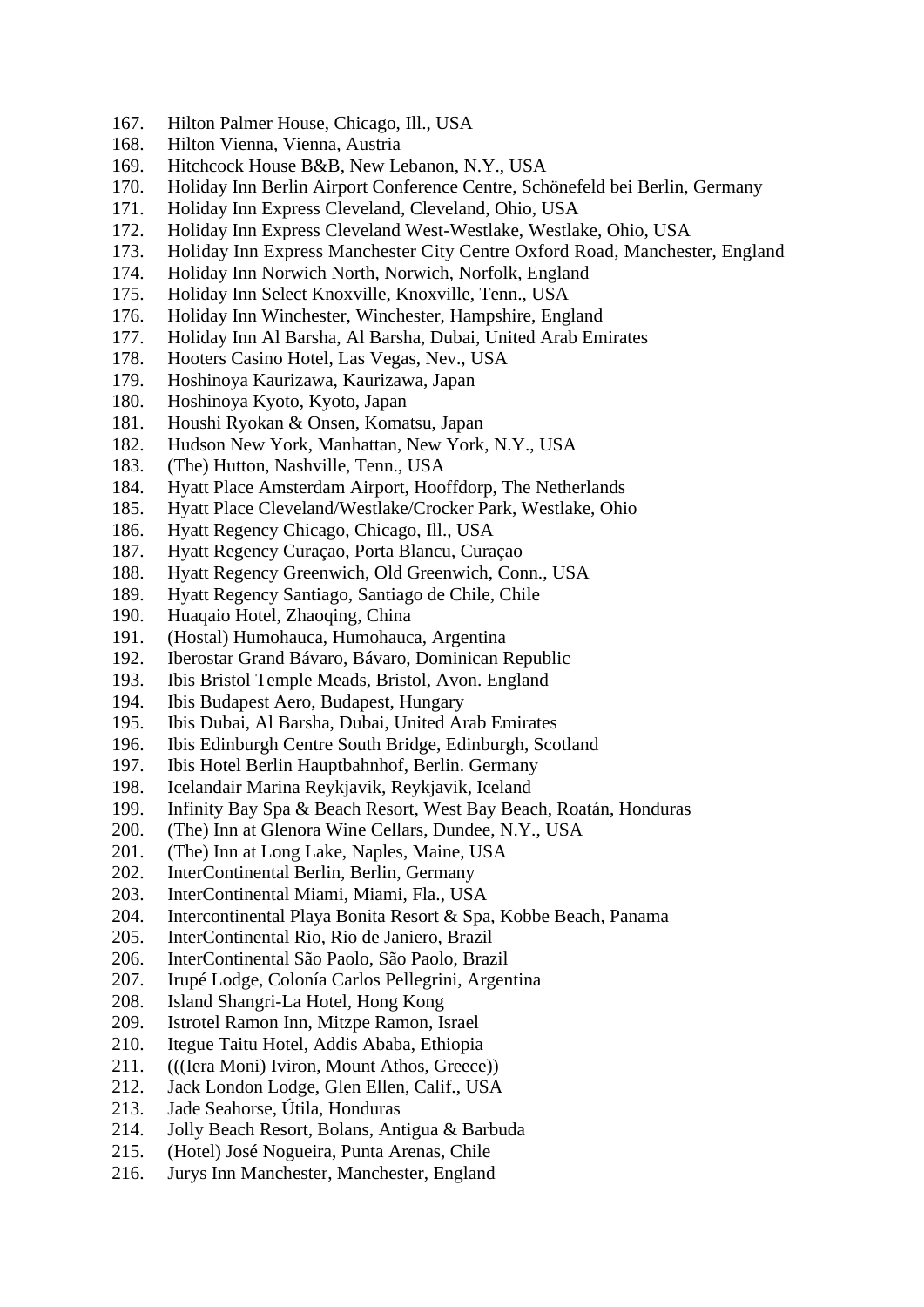- 217. JW Marriott Nashville, Nashville, Tenn., USA
- 218. Kalinago Beach Resort, Morne Rouge Bay, Grenada
- 219. K&K Apartments, Hydra, Greece
- 220. (Pensão) Kao, Macao, China
- 221. Kempinski Hotel Corvinus Budapest, Budapest, Hungary
- 222. Kerry Hotel, Hong Kong
- 223. Khasab Hotel, Khasab, Musandam Peninsula, Oman
- 224. Killarney Park Hotel, Killarney, Ireland
- 225. (Hotel ) Kinbe, Playa del Carmen, Mexico
- 226. Kolbe Hotel Rome, Rome, Italy
- 227. Lodge Kura Hulanda, Dorp Westpunt, Curaçao
- 228. Laie Inn, Laie, Oahu, Hawaii, USA
- 229. Lalibela Hudad, Lalibela Hudad, Lalibela, Ethiopia
- 230. Lamanai Outpost Lodge, Shipyard, Belize
- 231. Langham Hotel London, London, England
- 232. Leeward, Hugh Town, St. Mary's, Isles of Scilly, Cornwall, England
- 233. Leonardo Heathrow Airport, Sipson, London, England
- 234. (The) Leeson Inn, Dublin, Ireland
- 235. (Hostel) Libertà, Beyoğlu, Istanbul. Turkey
- 236. Libertador Lake Titicaca Puno, Puno, Peru
- 237. Libertador Palacio del Inka Cusco Hotel, Cusco, Peru
- 238. (El) Limbo Hotel, Bocas del Toro, Panama
- 239. (The) Lion's Den, Addis Ababa, Ethiopia
- 240. Little Lodge, Olwsebury, Hampshire, England
- 241. Little Tamarind, Unakuruwa, Sri Lanka
- 242. Liwa Hotel, Liwa, Western Regions, United Arab Emirates
- 243. (The) Lodge at Pico Bonito, La Ceiba, Honduras
- 244. Loews Philadelphia, Philadelphia, Pa., USA
- 245. Loews Vanderbilt, Nashville, Tenn., USA
- 246. Longboat Inn, Penzance, Cornwall, England
- 247. Lula's, Bocas del Toro, Panama
- 248. Lumley Castle, Chester-le-Street, County Durham, England
- 249. Lyon Croft, Artrasgairt, Scotland
- 250. (Hotel) Maestre, Córdoba, Spain
- 251. Machu Picchu Pueblo Hotel, Aguas Calientes, Peru
- 252. Mai Châu Mountain View Resort, Mai Châu, Hòa Bình, Vietnam
- 253. Maison d'Orient, Hanoi, Vietnam
- 254. Maison Sainte-Ursule, Québec City, Québec, Canada
- 255. (Hotel) Makedonia, Ouranoupolis, Greece
- 256. Malmaison Brighton, Brighton, Sussex, England
- 257. Mandarin Oriental Tokyo, Tokyo, Japan
- 258. (The) Manse, Corfe Castle, Dorset, UK (Airbnb)
- 259. Marco Polo Mansions, Rhodes Town, Rhodes, Greece
- 260. (Hostal) Marilian, Salta, Argentina
- 261. Marina Castellana, Imborios, Chalki, Greece
- 262. Maritim Bad Homburg, Bad Homburg, Germany
- 263. (Hotel) El Marques, Cozumel, Mexico
- 264. Marriott Aruba Resort & Stellaris Casino, Palm Beach, Aruba
- 265. Marriott Waikiki Beach Resort & Spa, Honolulu, Oahu, Hawaii, USA
- 266. Marriott St. Kitts Resort, North Frigate Bay, St. Kitts, St. Kitts & Nevis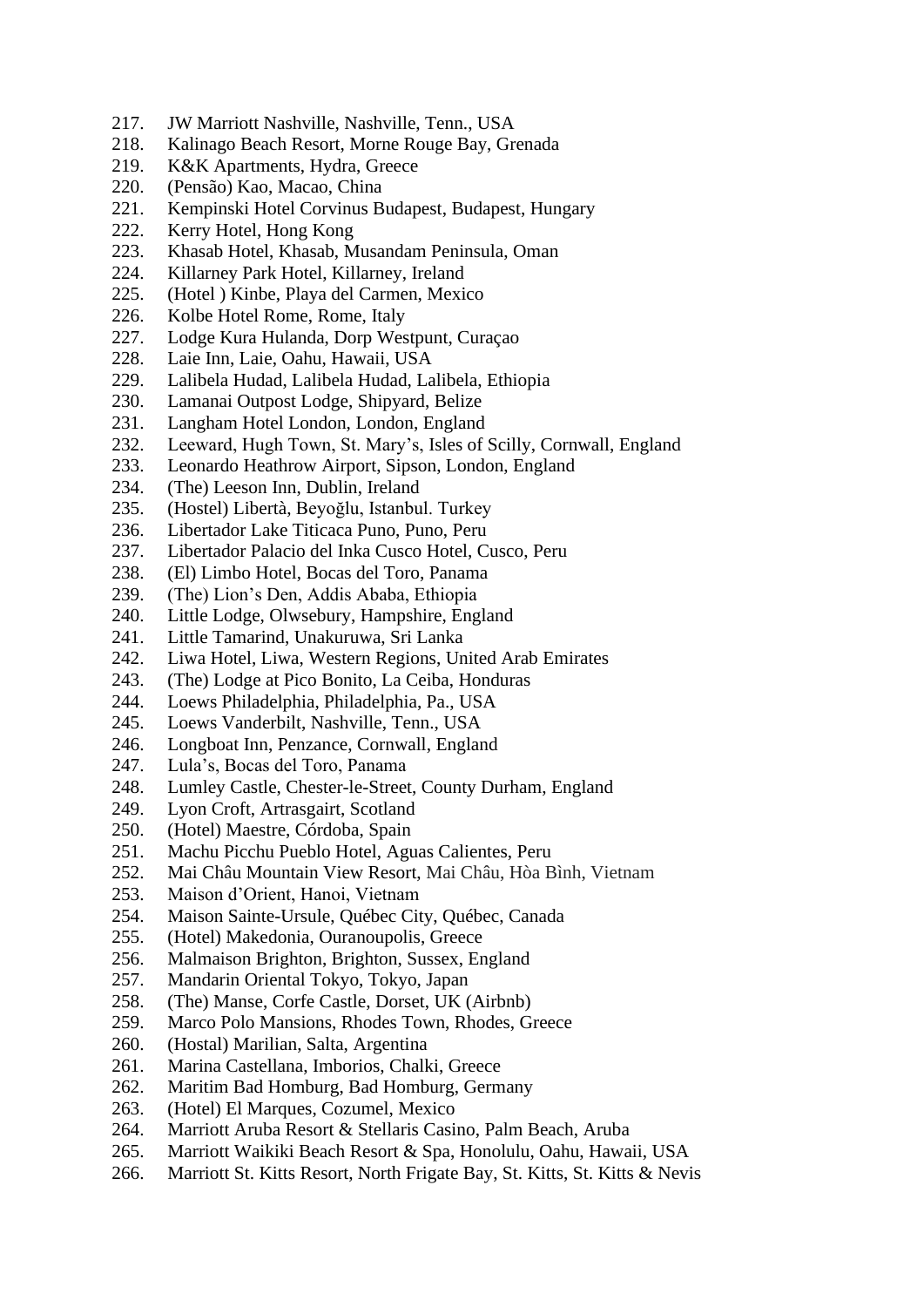- 267. Mas de Cebraín, Puertomingalvo, Spain
- 268. Masseria San Marco, Bitonto, Bari, Puglia, Italy
- 269. Mayan Princess Beach Resort, West Bay Beach, Roatán, Honduras
- 270. Meininger Berlin Central Station, Berlin, Germany
- 271. Meliá Cariari Conference Center, San José, Costa Rica
- 272. Meliá Palma Bay, Palma de Mallorca, Mallorca, Balearic Islands, Spain
- 273. Mercure Hotel Berlin Wittenbergplatz, Berlin, Germany
- 274. Mercure Jebel Hafeet, Al Ain, United Arab Emirates
- 275. MGM Grand, Las Vegas, Nev., USA
- 276. Microtel Inn & Suites by Wyndham Chattanooga/nr. Hamilton Place, Chattanooga, Tenn.
- 277. Microtel Inn & Suites by Wyndham Murfreesboro, Murfreesboro, Tenn.
- 278. (The) Mitre Hotel, Manchester, England
- 279. (Hotel) Monasterio de Cusco, Cusco, Peru
- 280. Monte dell'Olme, Monterosi, Italy
- 281. (Agriturismo) Montefiore Cantine Politi. Loretello, Italy
- 282. (Hotel) Mora, Madrid, Spain
- 283. Motel One Berlin-Tiergarten, Berlin, Germany
- 284. Motel 6, Nashua, N.H., USA
- 285. My Place Hotel Nashiville East/Lebanon, Lebanon, Tenn., USA
- 286. Nant Gwrtheyrn, Llithfaen, Wales
- 287. Naumi Liora, Singapore
- 288. Nemrut Kervansaray, Karadut, Turkey
- 289. NH Budapest City, Budapest, Hungary
- 290. NH Eurobuilding, Madrid, Spain
- 291. Nhow Berlin, Berlin, Germany
- 292. Nhow Marseille, Marseille, France
- 293. Nikko Kanazawa, Kanazawa, Japan
- 294. Northrop Hall Country House Hotel, Ewloe, Wales
- 295. (Hotel) Nova, Berlin, Germany
- 296. Novotel Athenes, Athens, Greece
- 297. Novotel Brussels Centre Toure Noire, Brussels, Belgium
- 298. Novotel Nice Centre, Nice, France
- 299. (Hostel) Obispo, San Luis Obispo, Calif., USA
- 300. Ocean Place Resort & Spa, Long Branch, N.J., USA
- 301. (The) Old Farmhouse, Cheveley, Suffolk, England
- 302. (The) Old School House, Campsea Ashe, Suffolk, UK (Airbnb)
- 303. Old Town Inn, Old Town, St Mary's, Isles of Scilly, Cornwall, England
- 304. Omni Hotel at CNN Center, Atlanta, Ga., USA
- 305. 1eleven, Cheveley, Suffolk, England
- 306. Örenas Slott, Örenas, Sweden
- 307. Orestias Kastorias, Thessaloníki, Greece
- 308. Oro Verde, Lima, Peru
- 309. (Hotel) Palomar, Philadelphia, Pa., USA
- 310. (Hotel) El Panamá, Panama City, Panama
- 311. Paradise Beach Bungalows, Zat Sar Aw Beach, Autcha What Village, Myanmar
- 312. Paradisus Playa Conchal, Bahía Brasilito, Costa Rica
- 313. Paraiso Caño Hondo, Sabana de la Mar, Dominican Republic
- 314. Park Hyatt Palacio Duhau Buenos Aires, Buenos Aires, Argentina
- 315. Park Hyatt Vienna, Vienna, Austria
- 316. Patlis College, Bath, Somerset, England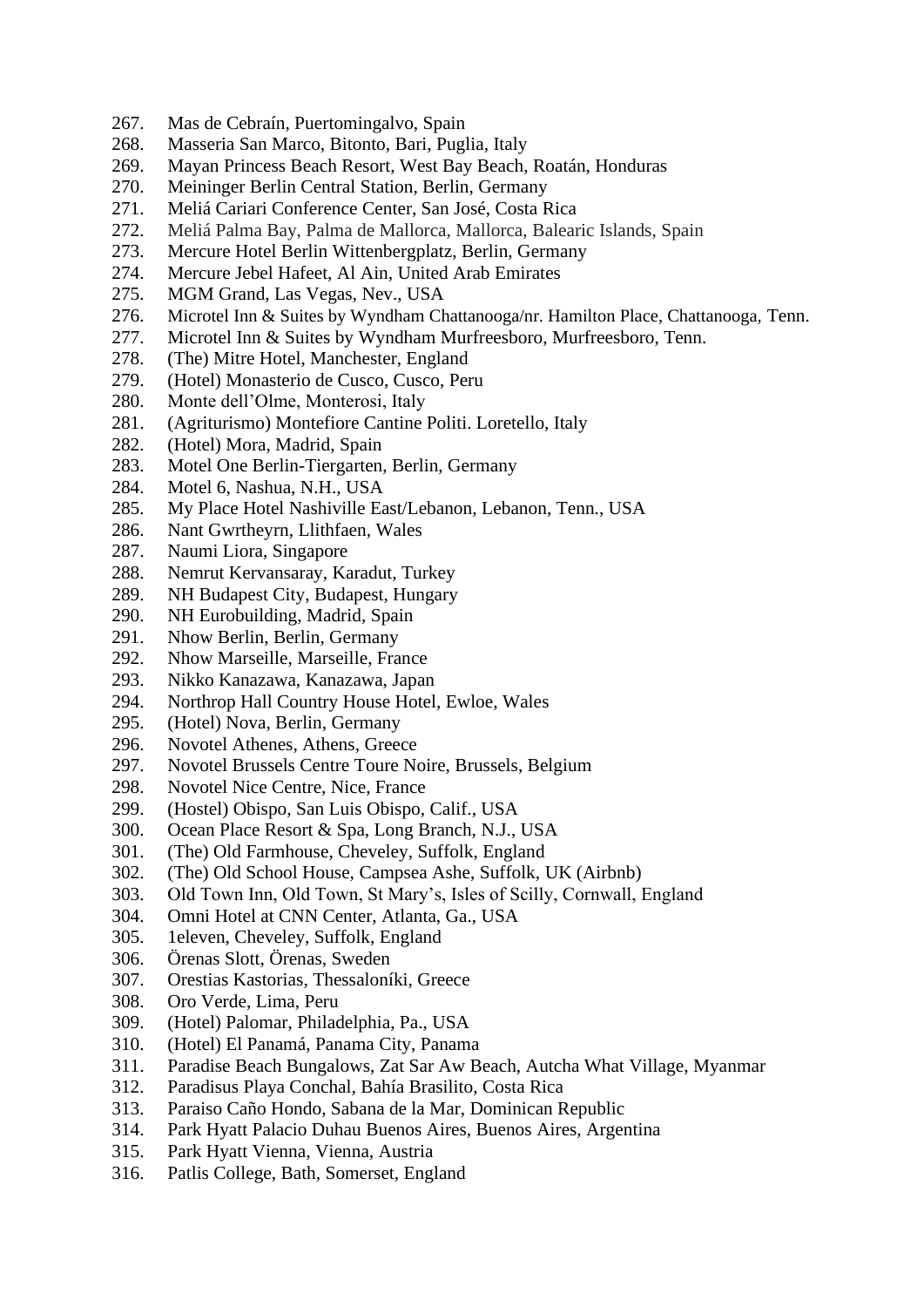- 317. Peaceful Valley Lodge & Guest Ranch, Peaceful Valley, Colo, USA
- 318. Peabody Little Rock, Little Rock, Ark., USA
- 319. (Hotel) Pennington, Ravenglass, Cumbria, England
- 320. Pestana Berlin Tiergarten, Berlin, Germany
- 321. Petit Palace Londres, Madrid, Spain
- 322. Phranakorn Nornlen, Bangkok, Thailand
- 323. Placid Bay Inn, Lake Placid, N.Y., USA
- 324. Playa de Montelimar Resort, Montelimar, Nicaragua
- 325. (Hotel) Plaza de Armas, Cusco, Peru
- 326. PLUS Berlin, Berlin, Germany
- 327. Portmeirion, Portmeirion, Wales
- 328. Posada Viejo, Calayate, Argentina
- 329. Premier Inn Dubai International Airport, United Arab Emirates
- 330. Premier Inn London Gatwick Airport North Terminal, Gatwick. Sussex, England
- 331. Premier Inn Manchester City Centre, Manchester, England
- 332. Premier Inn Stansted Airport, Stansted, Suffolk, England
- 333. Premier Inn Dragon Mart Dubai, International City, Dubai, United Arab Emirates
- 334. Principal Manchester, Manchester, England
- 335. Pueblo Bonito Pacífica Holistic Retreat & Spa, Los Cabos, Mexico
- 336. Pullman Berlin Schweizerhof, Berlin, Germany
- 337. Puro Poznań Stare Miasto, Poznań, Poland
- 338. (Hotel) Puno Silustani, Puno, Peru
- 339. Radisson Blu Abu Dhabi Yas Island, Abu Dhabi, United Arab Emirates
- 340. Radisson Blu Berlin, Berlin, Germany
- 341. Radisson Blu Polar Hotel Spitsbergen, Longyearbyen, Svalbard, Norway
- 342. Radisson Blu Scandinavia, Copenhagen, Denmark
- 343. Radisson Europa Hotel & Conference Center, San José, Costa Rica
- 344. Radisson Hotel & Suites Guatemala City, Guatemala City, Guatemala
- 345. Radisson Plaza Hotel San Salvador, San Salvador, El Salvador
- 346. Radisson SAS Vienna, Vienna, Austria
- 347. Ramada Henderson, Henderson, Ky., USA
- 348. Ramada Mahwah, Mahwah, N.J., USA
- 349. (The) Red Castle, Kastellorizo, Kastellorizo, Greece
- 350. Real InterContinental Metrocentro Managua, Managua, Nicaragua
- 351. Relax Bay Resort, Koh Lanta, Thailand
- 352. Renaissance Harborplace Hotel Baltimore, Baltimore, Md., USA
- 353. (Hotel) Residence Conference & Wellness, Siofok, Hungary
- 354. Residenciales Misones, Posadas, Argentina
- 355. Rincón del Fuego, Tilcara, Argentina
- 356. Riposo del Vento, Cisternino, Puglia, Italy
- 357. Rittenhouse Hotel, Philadelphia, Pa., USA
- 358. Riverhouse Hotel, Mae Sariang, Thailand
- 359. River View Guest House, Bangkok, Thailand
- 360. Roch Castle, Roch, Pembrokeshire, Wales
- 361. (Hotel) Roger Jönköping, Sweden
- 362. Rosen Shingle Creek, Orlando, Fla., USA
- 363. Rosy's Little Village, Skliri, Agistri, Greece
- 364. Royal Decameron Beach Resort, Golf & Casino, Farallón, Panama
- 365. Royal Inka II, Cusco, Peru
- 366. Royal Nadi Resort, Nyaung Shwe, Myanmar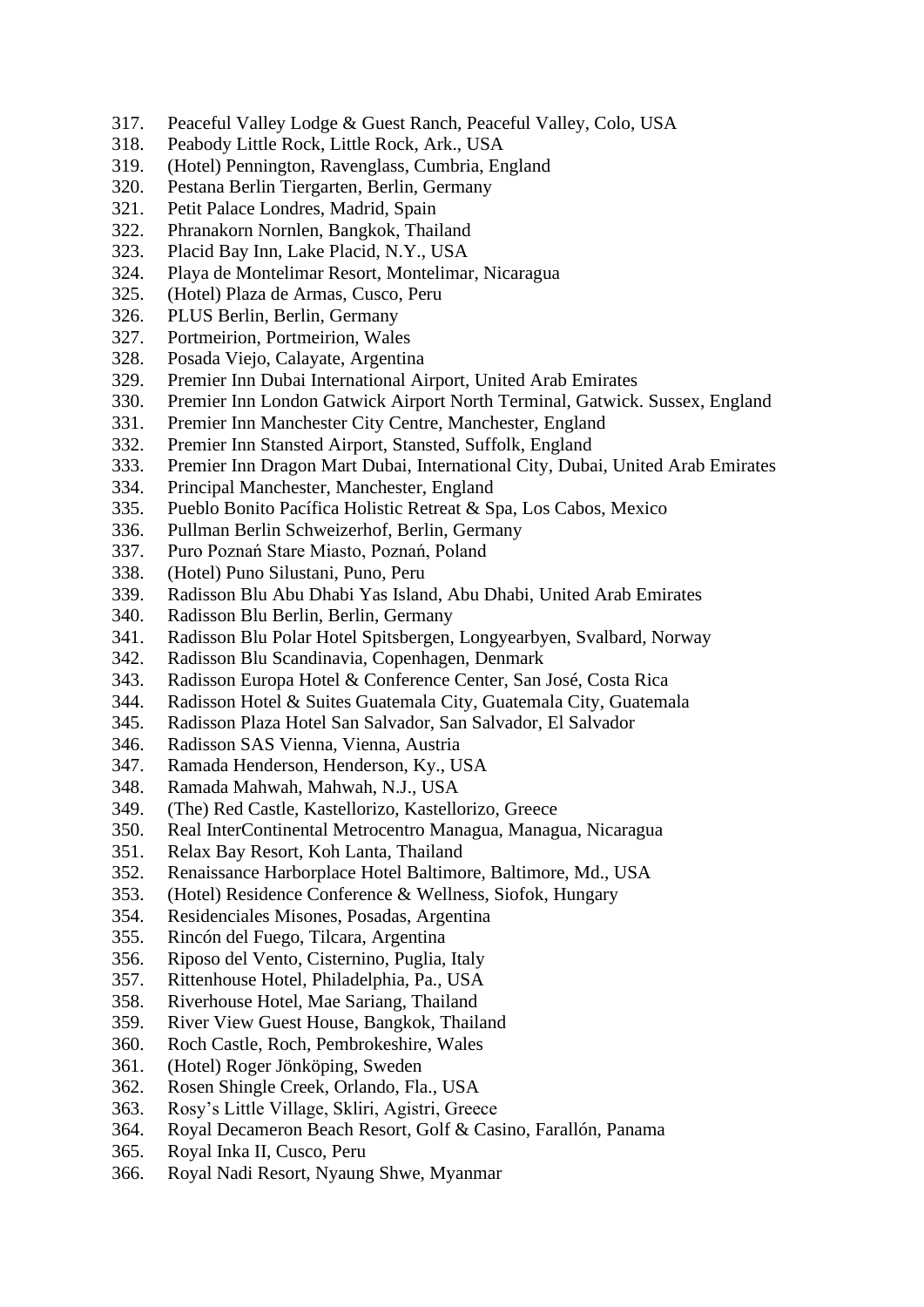- 367. Royal Sittwe Resort Hotel, Sittwe, Myanmar
- 368. (Il) Rustico, Montefortino, Italy
- 369. Sabana Beach Resort, Lake Langano, Ethiopia
- 370. Sa Baronia, Banyalbufar, Mallorca, Balearic Islands, Spain
- 371. (Hotel) Saga, Reykjavik, Iceland
- 372. Saint Artemios Boutique Hotel, Rhodes Town, Rhodes, Greece
- 373. (Hôtel Le) Saint Germain. Flers, France
- 374. (Hotel) Saint Florian, Štúrovo, Slovakia
- 375. (Hotel) San Blas, Nalunega Island, Panama
- 376. Sanibel Harbor Resort & Spa, Fort Myers, Fla., USA
- 377. Sawgrass Marriott Resort & Spa, Ponte Vedra Beach, Fla., USA
- 378. (Hotel) Scandic Copenhagen, Copenhagen, Denmark
- 379. Scottish Inn Motel, Natchez, Miss., USA
- 380. Sel-Hótel Mývatn, Mývatn, Iceland
- 381. Selva Verde Lodge, Chilamate, Costa Rica
- 382. Sercotel San Juan de los Reyes, Toledo, Spain
- 383. Seven Olives, Lalibela, Ethiopia
- 384. Seven Stars, Grace Bay, Providenciales, Turks & Caicos Islands
- 385. Shangri-La Island, Hong Kong
- 386. Sheikh Hussein Administrative Guest House, Sheikh Hussein, Ethiopia
- 387. Sheraton Atlanta, Atlanta Ga., USA
- 388. Sheraton Berlin Grand Hotel Esplanade, Berlin, Germany
- 389. Sheraton Cable Beach, Cable Beach, New Providence, Bahamas
- 390. Sheraton Commander, Cambridge, Mass., USA
- 391. Sheraton Jerusalem, Jerusalem, Israel
- 392. Sheraton New Orleans, New Orleans, La., USA
- 393. Sheraton Dan Tel Aviv, Tel Aviv, Israel
- 394. Sheraton Westport Lakeside Chalet, St. Louis, Mo., USA
- 395. Siena Hotel Spa Casino, Reno, Nev., USA
- 396. Siesta, Grand Anse, Grenada
- 397. (((Iera Moni) Simonos Petra, Mount Athos, Greece))
- 398. Sokos Hotel City Börs, Turku, Finland
- 399. Sonesta Barranquilla, Barranquilla, Colombia
- 400. Split Rock Resort, Lake Harmony, Pa., USA
- 401. (Hotel) Spreezeit, Lübbenau, Germany
- 402. Springwells, Speyning, West Sussex, England
- 403. Stanhope-Park Hyatt Hotel, New York City, N.Y., USA
- 404. Start Hostel, Reykjanesbær, Iceland
- 405. Stóra-Ásgeirsá, Víðigerði, Iceland
- 406. Sunset House, George Town, Grand Cayman, Cayman Islands
- 407. (The) Swan at Streatley, Streatley, Berkshire, Englan
- 408. TAG Guest House, Viterbo, Italy
- 409. (Hostal) Tatata, San Lorenzo, Argentina
- 410. (Hotel) Telegraaf, Tallinn, Estonia
- 411. Ten Square, Belfast, Northern Ireland
- 412. T Hotel, Pok Fu Lam, Hong Kong
- 413. Thon Hotel Oslo Panorama, Oslo, Norway
- 414. Thorns Hall, Sedbergh, Cumbria, England
- 415. Tigh-na-Bruaich, Traig, Arisaig, Scotland
- 416. Travelodge at LAX Airport, Los Angeles, Calif., USA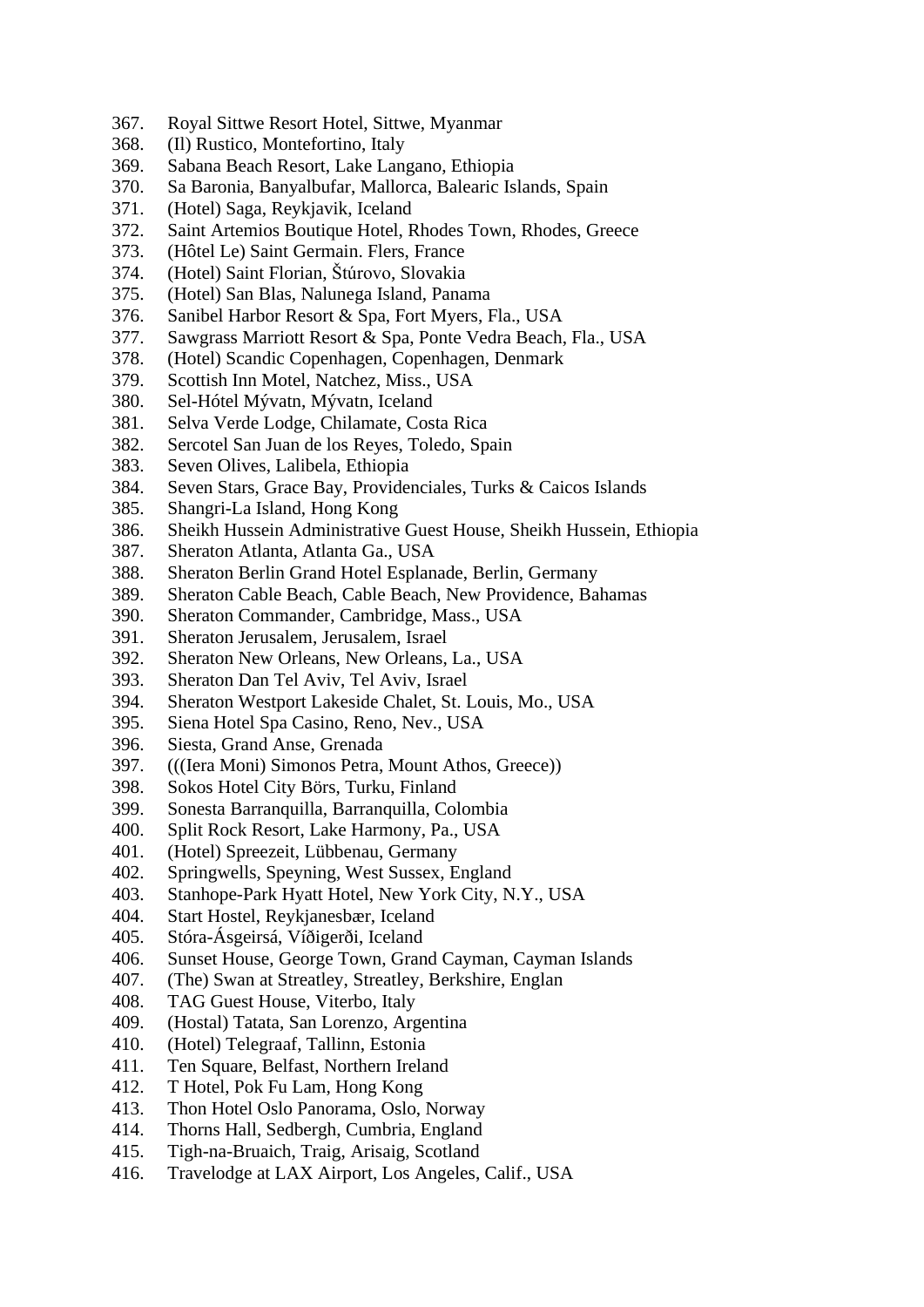- 417. Travelodge London Kew Bridge, Brentford, Middlesex, England
- 418. Travelodge London Richmond Central, London, UK
- 419. Travelodge Wincanton, Wincanton, Somerset, UK
- 420. Travelodge by Wyndham Chattanooga/Hamilton Place, Chattanooga, Tenn., USA
- 421. Travelodge M6 Stafford, Stone, Staffordshire, England
- 422. Travelodge Hayle, Hayle, Cornwall, England
- 423. Travelodge Doncaster M18/M180, Doncaster, Yorkshire, England
- 424. Trek Stop, San José Succotz, Belize
- 425. Tropicana Resort & Spa, Atlantic City, N.J., USA
- 426. Tumblins, Winterborne Stickland, Dorset, UK
- 427. 25hours Hotel Bikini Berlin, Berlin, Germany
- 428. U Cervene Zidle, Prague, Czech Republic
- 429. Umble Rest, Atglen, PA., USA
- 430. University Motel, Starkville, Miss., USA
- 431. Vesali Resort Hotel, Mrauk-u, Myanmar
- 432. (La) Vieja Pirata, Boca de Yuma, Dominican Republic
- 433. (Hotel) Viena, Córdoba, Argentina
- 434. (Hotel) Viking, Newport, R.I., USA
- 435. (Hotel) Villa Antigua, Antigua, Guatemala
- 436. Villa Il Poggiale, San Casciano Val di Pesa, Italy
- 437. Villa La Tonnara, Punta Prosciutto, Puglia, Italy
- 438. Voco Oxford Spires, an IHG Hotel, Oxford, Oxfordshire, UK
- 439. Wabe Shebelle Goba Hotel, Goba, Ethiopia
- 440. Wai Wai's Place, Yangon, Myanmar
- 441. Watkins Glen Harbor Hotel, Watkins Glen, N.Y., USA
- 442. (Hotel) Weitzer, Graz, Austria
- 443. Wekso Lodge, Wekso, Panama
- 444. (The) Wesley, Hong Kong
- 445. West Acres, Annick, Northumberland, England
- 446. Westin Cleveland, Cleveland, Ohio, USA
- 447. Westin Diplomat, Hollywood, Fla., USA
- 448. Westin Savannah Harbor Resort & Spa, Savannah, Ga., USA
- 449. Westin Valencia, Valencia, Spain
- 450. Willard InterContinental Hotel, Washington, D.C., USA
- 451. W New Orleans, New Orleans, La., USA
- 452. (The) Woodhouse, Lower Milovaig, Skye, Scotland
- 453. Xantera Stovepipe Wells, Stovepipe Wells Village, Death Valley, Calif., USA
- 454. (((Iera Moni) Xenofondos, Mount Athos, Greece))
- 455. Yas Viceroy, Abu Dhabi, United Arab Emirates
- 456. Ye Olde Bull's Head and Town House, Beaumaris, Anglesey, Wales
- 457. Yosemite Lodge at the Falls, Yosemite National Park, Calif., USA
- 458. Zubeyda Waber Harari Cultural Guest House, Harar, Ethiopia

# *₮*

airports flown to, from or through…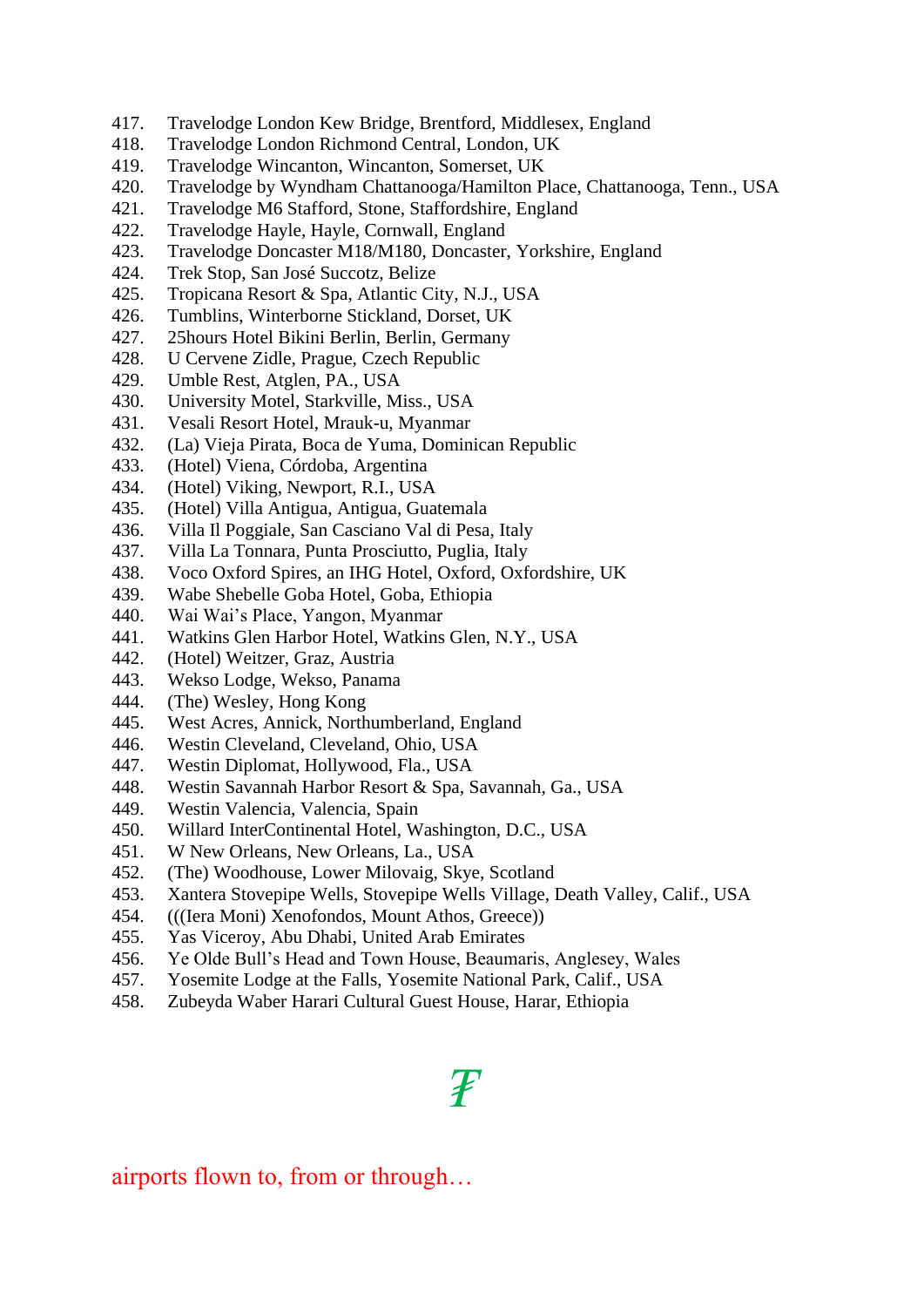- 1. Abu Dhabi International Airport, Abu Dhabi, United Arab Emirates
- 2. Addis Ababa Bole International, Addis Ababa, Ethiopia
- 3. Albrook "Marcos A. Gelabert" International, Panama City, Panama
- 4. Alejandro Velasco Astete International, Cusco, Peru
- 5. (Aeropuerto) Almirante Padilla, Riohacha, Colombia
- 6. Amsterdam Schiphol, Haarlemmermeer, Netherlands
- 7. Ancona Raffaello Sanzio Airport, Falconara, Italy
- 8. Atatürk International, Yeşilköy, Turkey
- 9. Augusto C. Sandino International, Managua, Nicaragua
- 10. Baltimore/Washington International Thurgood Marshall, Glen Burnie, Md., USA
- 11. Bandaranaike International Airport, Katunayake, Sri Lanka
- 12. Barcelona El Prat de Llobregat, Barcelona, Spain
- 13. Beauvais-Tillé, Beauvais, France
- 14. Belfast International, Aldergrove, Northern Ireland
- 15. Belize City Municipal, Belize City, Belize
- 16. Beijing Capital International, Chaoyang District, Beijing, China
- 17. Ben Gurion International Airport, Central District, Israel
- 18. Berlin Brandenburg Airport Willy Brandt, Schönefeld, Germany
- 19. Berlin Schönefeld Airport, Schönefeld, Germany
- 20. Billy Bishop Toronto City, Toronto, Ontario, Canada
- 21. Bocas del Toro "Isla Colon" International. Bocas Town, Panama
- 22. Bologna Guglielmo Marconi, Bologna, Italy
- 23. Bradley International, Windsor Locks, Conn., USA
- 24. Brussels Airport, Brussels, Belgium
- 25. Budapest Ferihegy International, Budapest, Hungary
- 26. Cancún International, Cancún, Mexico
- 27. Cerro Moreno International, Antofagasta, Chile
- 28. Chiang Mai International, Chiang Mai, Thailand
- 29. Changuinola "Capitan Manuel Niño" International, Changuinola, Panama
- 30. Charlotte Douglas International, Charlotte, NC, USA
- 31. Chicago O'Hare International, Chicago, Ill., USA
- 32. Cincinnati/Northern Kentucky International, Hebron, Ky., USA
- 33. Cleveland Hopkins International, Cleveland, Ohio
- 34. Codrington, Codrington, Barbuda, Antigua & Barbuda
- 35. Cointrin Genève Áeroport, Geneva, Switzerland
- 36. Comalapa International, Las Flores, San Salvador
- 37. Comodoro Arturo Merino Benítez International, Santiago, Chile
- 38. Copenhagen, Kastrup, Denmark
- 39. Cork Airport, Ballyphehane, Cork, Ireland
- 40. Dallas/Fort Worth International, Coppell, Texas, USA
- 41. Dangriga, Dangriga, Belize
- 42. Dawei, Dawei, Myanmar
- 43. Denver International, Denver, Colo., USA
- 44. Diagoras International Airport, Paradeisi, Rhodes, Greece
- 45. Dr Francisco de Sá Carneiro International, Moreira, Portugal
- 46. Don Mueang International, Bangkok, Thailand
- 47. Dubai International, Dubai, United Arab Emirates
- 48. Dublin/Aerfort Bhaile Átha Cliath International Airport, Swords, Ireland
- 49. Dunhuang, Gansu, China
- 50. Eindhoven, Eindhoven, The Netherlands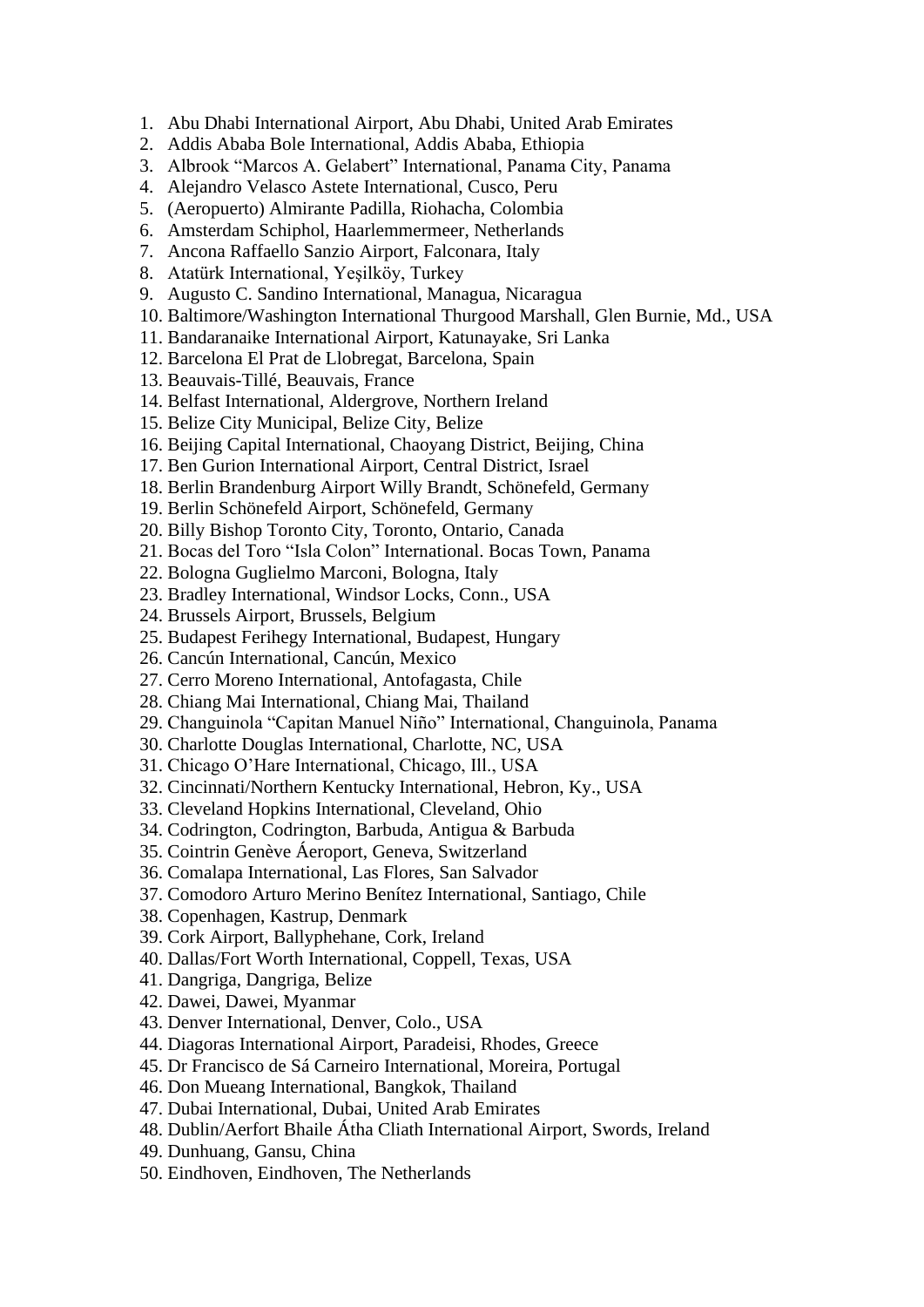- 51. El Dorado International, Bogotá, Colombia
- 52. Elefthérios Venizélos Athens International, Spata, Greece
- 53. Ellinikon International Airport, Athens, Greece
- 54. El Loa, Calama, Chile
- 55. El Porvenir, El Porvenir, Panama
- 56. (Aeropuerto Internacional) Ernesto Cortissoz, Barranquilla, Colombia
- 57. EuroAirport Basel Mulhouse Freiburg, Saint-Louis, France
- 58. Fort Lauderdale-Hollywood International, Broward County, Fla., USA
- 59. Frankfurt am Main, Frankfurt am Main, Germany
- 60. Gaziantep Oğuzeli International, Gaziantep, Turkey
- 61. General Edward Lawrence Logan International, East Boston, Mass., USA
- 62. General Mitchell International, Milwaukee, Wisc., USA
- 63. Geneva Airport, Le Grand-Saconnex, Switzerland
- 64. George Bush Intercontinental, Houston, Texas, USA
- 65. Girdwood, Girdwood, Alaska, USA
- 66. Golosón International, La Ceiba, Honduras
- 67. Graz Thalerhof, Feldkirchen, Austria
- 68. Gulfport-Biloxi International, Gulfport, Miss., USA
- 69. Hamad International Airport, Doha, Qatar
- 70. Hanreda Tokyo International, Ota, Japan
- 71. Hartsfield–Jackson Atlanta International, College Park, Ga., USA
- 72. Hato International Airport, Souax, Curaçao
- 73. Helsinki-Vantaa, Vantaa, Finland
- 74. Hong Kong International, Chek Lap Kok, Hong Kong
- 75. Honolulu International, Honolulu, Hawaii, USA
- 76. Ilulissat, Ilulissat, Greenland
- 77. Inca Manco Cápac, Juliaca, Peru
- 78. Indianapolis International, Indianapolis, Ind., USA
- 79. Innsbruck Kranebitten, Innsbruck, Austria
- 80. Inverness Airport, Dalcross, Scotland
- 81. Jacksonville International, Jacksonville, Fla., USA
- 82. Jerez La Parra, Jerez de la Frontera, Spain
- 83. John F. Kennedy International, New York City, NY, USA
- 84. John Wayne, Orange County, Calif., USA
- 85. Jorge Chávez International, Callao, Peru
- 86. José Martí International, Boyeros, Cuba
- 87. Juan Manuel Gálvez International, Roatán, Honduras
- 88. Juan Santamaría International, Alajuela, Costa Rica
- 89. Kangerlussuaq, Kangerlussuaq, Greenland
- 90. Kastellorizo Island Public Airport, Kastellorizo, Greece
- 91. Keflavík International, Keflavík, Iceland
- 92. Key West International, Key West, Fla., USA
- 93. Krabi International, Nuea Khlong, Thailand
- 94. La Aurora International, Guatemala City, Guatemala
- 95. LaGuardia, New York City, NY, USA
- 96. Lalibela Airport, Lalibela, Ethiopia
- 97. Lambert-St. Louis International, St. Louis, Mo., USA
- 98. Lanzarote, Arrecife, Lanzarote, Canary Islands, Spain
- 99. Launceston, Western Junction, Tasmania, Australia
- 100. Leonardo da Vinci-Fiumicino, Fiumicino, Italy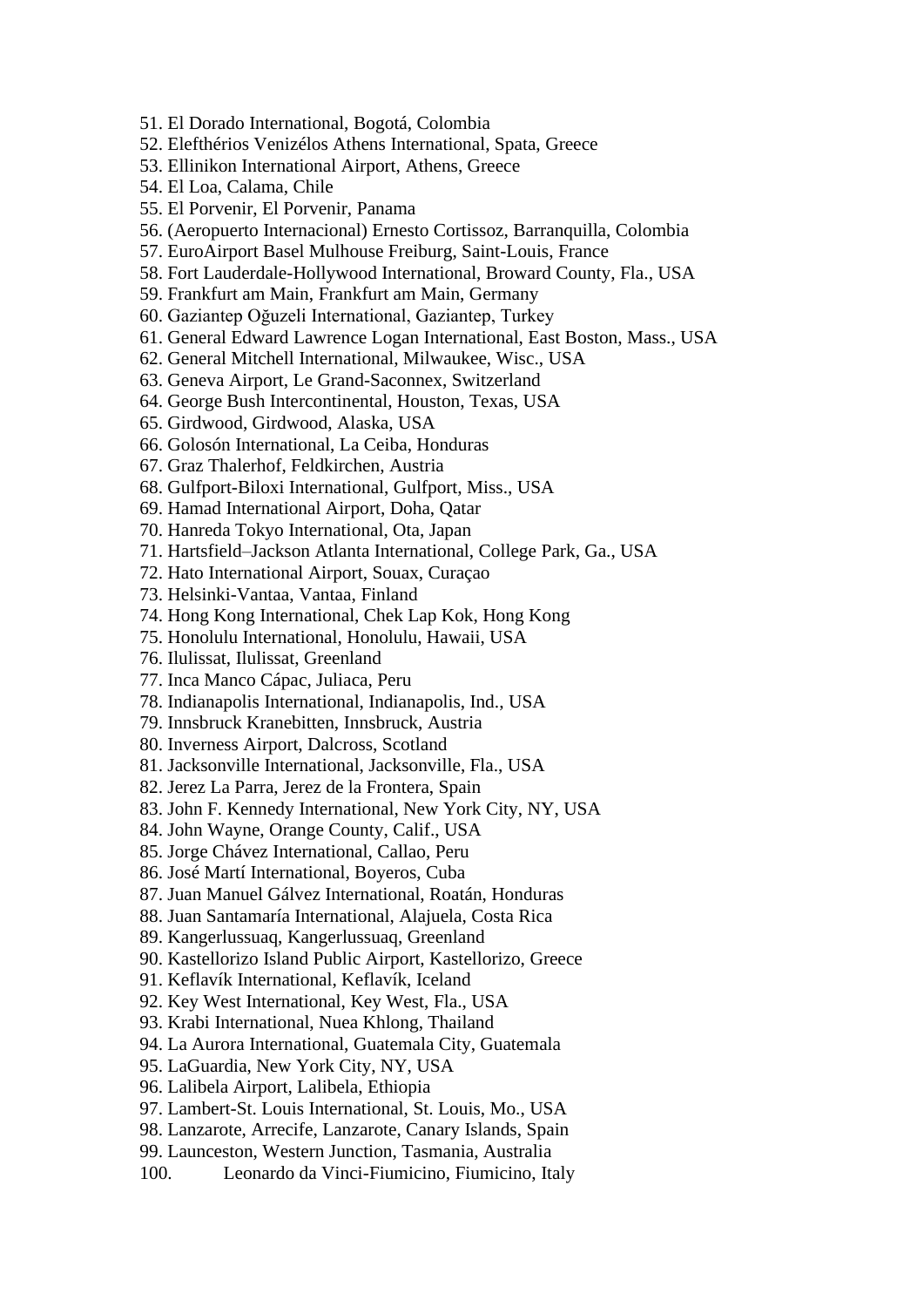- 101. Lihue, Lihue, Kauai, Hawaii, USA
- 102. Lisbon Portela, Lisbon, Portugal
- 103. Little Rock National, Little Rock, Ark., USA
- 104. London City, London, England
- 105. London Gatwick, Crawley, England
- 106. London Heathrow, London, England
- 107. London Luton, Luton, England
- 108. London Stansted, Stansted Mountfitchet, England
- 109. Los Angeles International, Los Angeles, Calif., USA
- 110. Los Cabos International, San José del Cabo, Mexico
- 111. Louis Armstrong New Orleans International, Kenner, La., USA
- 112. Luis Muñoz Marín International, Carolina, Puerto Rico
- 113. Lynden Pindling International, New Providence Island, Bahamas
- 114. Madrid-Barajas International, Madrid, Spain
- 115. Málaga Pablo Ruiz Picasso, Málaga, Spain
- 116. Malta International Airport, Luqa, Malta
- 117. Manchester, Manchester, England
- 118. Marcel Marchant, Puerto Montt, Chile
- 119. Marseille Provence, Marignane, France
- 120. Martha's Vineyard Airport, Martha's Vineyard, Mass., USA
- 121. Maurice Bishop International, Point Salines, Grenada
- 122. McCarran International, Las Vegas, Nev., USA
- 123. McGhee Tyson, Alcoa, Tenn., USA
- 124. Melbourne, Melbourne, Victoria, Australia
- 125. Memphis International, Memphis, Tenn., USA
- 126. Miami International, Miami-Dade County, Fla., USA
- 127. Ministro Pistarini International, Ezeiza, Argentina
- 128. Minneapolis-Saint Paul International, Hennepin County, Minn., USA
- 129. Monaco Heliport, Monaco
- 130. Narita International, Narita, Japan
- 131. Nashville International, Nashville, Tenn., USA
- 132. Newark Liberty International, Newark, NJ, USA
- 133. Nice Côte d'Azur International, Nice, France
- 134. Nội Bài International Airport, Hanoi, Vietnam
- 135. Norfolk International, Norfolk, Va., USA
- 136. Nuuk, Nuuk, Greenland
- 137. Orlando International, Orlando, Fla., USA
- 138. Oslo, Gardermoen, Norway
- 139. Owen Roberts International, George Town, Grand Cayman, Cayman Islands
- 140. Paris-Charles de Gaulle International, Roissy-en-France, France
- 141. Philadelphia International, Philadelphia, Pa., USA
- 142. Philip S. W. Goldson International, Ladyville, Belize
- 143. Placencia, Placencia, Belize
- 144. Presidente Carlos Ibáñez del Campo International, Punta Arenas, Chile
- 145. Princess Juliana International, Simpson Bay, Sint-Maarten
- 146. Providenciales International Airport, Providenciales, Turks & Caicos Islands
- 147. Punta Cana International, Punta Cana, Dominican Republic
- 148. Punta Gorda, Punta Gorda, Belize
- 149. (Aeropuerto Internacional) Reina Beatrix, Oranjestad, Aruba
- 150. Reno-Tahoe International, Reno, Nev., USA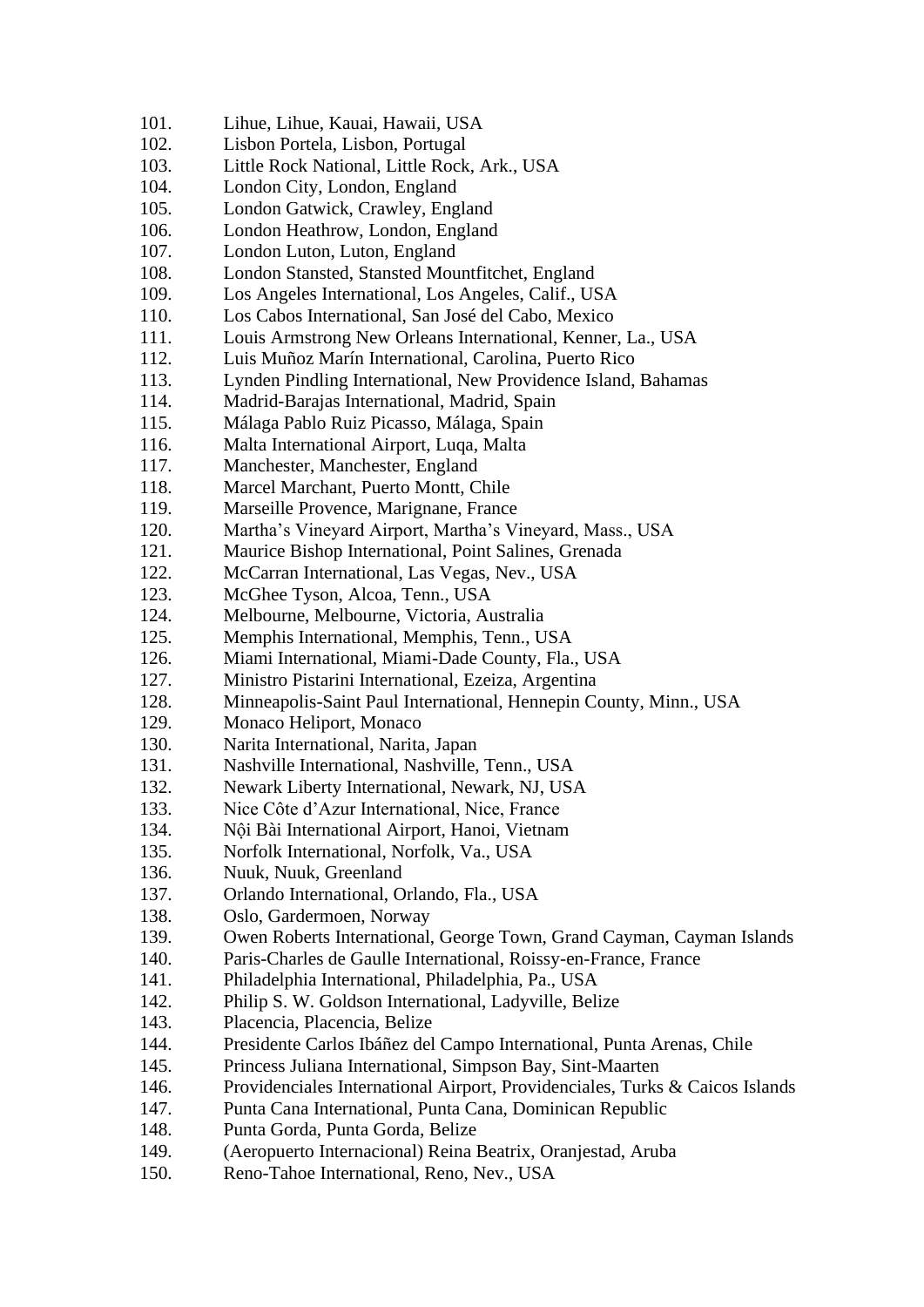- 151. Rio de Janeiro Galeão/Antonio Carlos Jobim International, Governador Island, Brazil
- 152. Río Sidra, Río Sidra, Panama
- 153. Robert L. Bradshaw International, Basseterre, St. Kitts & Nevis
- 154. Rodríguez Ballón International, Arequipa, Peru
- 155. Ronald Reagan Washington National, Arlington County, Va., USA
- 156. Salvador-Deputado Luís Eduardo Magalhães International, Salvador, Brazil
- 157. San Francisco International, San Mateo County, Calif., USA
- 158. Sangster International, Montego Bay, Jamaica
- 159. São Paulo/Guarulhos-Governor André Franco Montoro International, São Paolo, Brazil
- 160. Savannah/Hilton Head International, Savannah, Ga., USA
- 161. Seattle–Tacoma International, SeaTac, Wash., USA
- 162. Singapore Changi, Singapore
- 163. Sittwe, Sittwe, Myanmar
- 164. Son Sant Joan, Can Pastilla, Mallorca, Balearic Islands, Spain
- 165. Southwest Florida International, South Fort Myers, Fla., USA
- 166. Stockholm-Arlanda, Sigtuna, Sweden
- 167. Suvarnabhumi Bangkok International, Samut Prakan, Thailand
- 168. Svalbard, Longyearbyen, Svalbard, Norway
- 169. Ted Stevens Anchorage International, Anchorage, Alaska, USA
- 170. Tegel Berlin, Berlin, Germany
- 171. Tenerife South-Reina Sofia, Atogo, Tenerife, Spain
- 172. Thandwe, Thandwe, Myanmar
- 173. Thessaloniki Airport Makedonia, Mikra, Greece
- 174. Tocumen International, Tocumen, Panama
- 175. Toyama, Toyama, Japan
- 176. Trieste-Friuli Venezia Giulia, Ronchi dei Legionari, Italy
- 177. V.C. Bird International, St. John's, Antigua, Antigua & Barbuda
- 178. Venice Marco Polo, Tessera, Italy
- 179. Vienna International, Schwechat, Austria
- 180. Washington Dulles International, Dulles, Va., USA
- 181. Yangon International Airport, Mingaladon, Myanmar

# *₮*

### airlines flown …

- 1. Aer Lingus (Ireland)
- 2. AeroContinente (Peru)
- 3. Aerolíneas Argentinas (Argentina)
- 4. Aeroméxico (Mexico)
- 5. Aeroperlas (Panama)
- 6. Aeroperú (Peru)
- 7. AirAsia (Malaysia)
- 8. Air Canada (Canada)
- 9. Air China (China)
- 10. Air Europa (Spain)
- 11. Air France (France)
- 12. Air Lauda (Austria)
- 13. Air Panama (Panama)
- 14. AirTran (USA)
- 15. Air Wisconsin (USA)
- 16. Alaska (USA)
- 17. Alitalia (Italy)
- 18. American (USA)
- 19. American Eagle (USA)
- 20. America West (USA)
- 21. Apex (Myanmar)
- 22. ANA (Japan)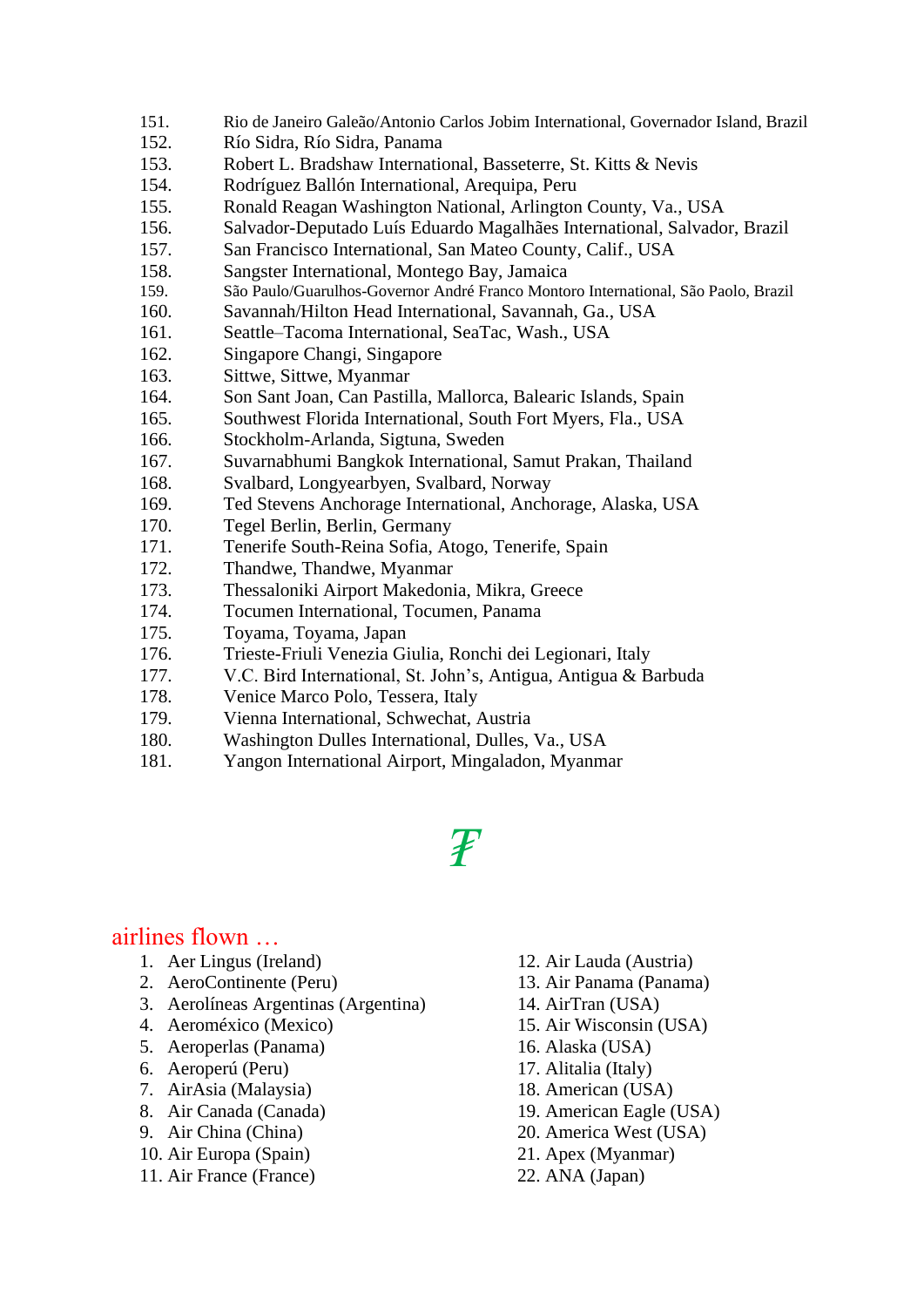23. Austrian (Austria) 24. Avianca (Colombia) 25. Britannia Airways (UK) 26. British (UK) 27. Brussels (Belgium) 28. Buzz (Netherlands) 29. Cape Air (USA) 30. Cathay Dragon (Hong Kong) 31. Cathay Pacific (Hong Kong) 32. Cayman (Cayman Islands) 33. CityJet (Ireland) 34. Continental (USA) 35. Delta (USA) 36. EasyJet (UK) 37. EasyJet Swiss (Switzerland) 38. El Al (Israel) 39. Emirates (Dubai) 40. Ethiopian Airlines (Ethiopia) 41. Etihad Airways (Abu Dhabi) 42. Finnair (Finland) 43. Golden Myanmar (Myanmar) 44. Air Greenland (Greenland) 45. Hawaiian (USA) 46. Iberia (Spain) 47. Icelandic (Iceland) 48. Isleña (Honduras) 49. JetBlue (USA) 50. KLM (Netherlands) 51. Lacsa (Costa Rica) 52. LAN (Chile) 53. Lufthansa (Germany) 54. Malév (Hungary) 55. Mann Yadanarpon (Myanmar)

56. Mexicana (Mexico)

57. Midwest (USA) 58. National (USA) 59. New Zealand (New Zealand) 60. Northwest (USA) 61. Norwegian Air (Norway) 62. Olympic Air (Greece) 63. Porter (Canada) 64. Qantas (Australia) 65. Qatar Airways (Qatar) 66. Ryanair (Ireland) 67. SAS (Sweden) 68. Silk Air (Singapore) 69. Singapore (Singapore) 70. Southwest (USA) 71. Spirit (USA) 72. Sri Lankan Airlines (Sri Lanka) 73. TACA (El Salvador) 74. TAM (Brazil) 75. TAP (Portugal) 76. Tiara (Aruba) 77. Titan Airways (UK) 78. Trans States Airlines (USA) 79. Tropic (Belize) 80. Turkish (Turkey) 81. United (USA) 82. United Express (USA) 83. US (USA) 84. US Airways Express (USA) 85. Varig (Brazil) 86. Virgin (UK) 87. Virgin Blue (Australia) 88. Welcome (Austria)

89. Wow Airlines (Iceland)

*₮*

### …and the bands/artists I've seen, as travelling can be audial, too

- 1. AC/DC
- 2. Aerosmith
- 3. Afghan Whigs
- 4. Monty Alexander
- 5. Alternative TV
- 6. American Standard
- 7. Antietam
- 8. Rani Arbo & Daisy Mayhem
- 9. Archers of Loaf
- 10. A.R. Kane
- 11. Joan Armatrading
- 12. Natacha Atlas
- 13. Bacilos
- 14. Back to the Planet
- 15. Band of Holy Joy
- 16. Barefoot Movement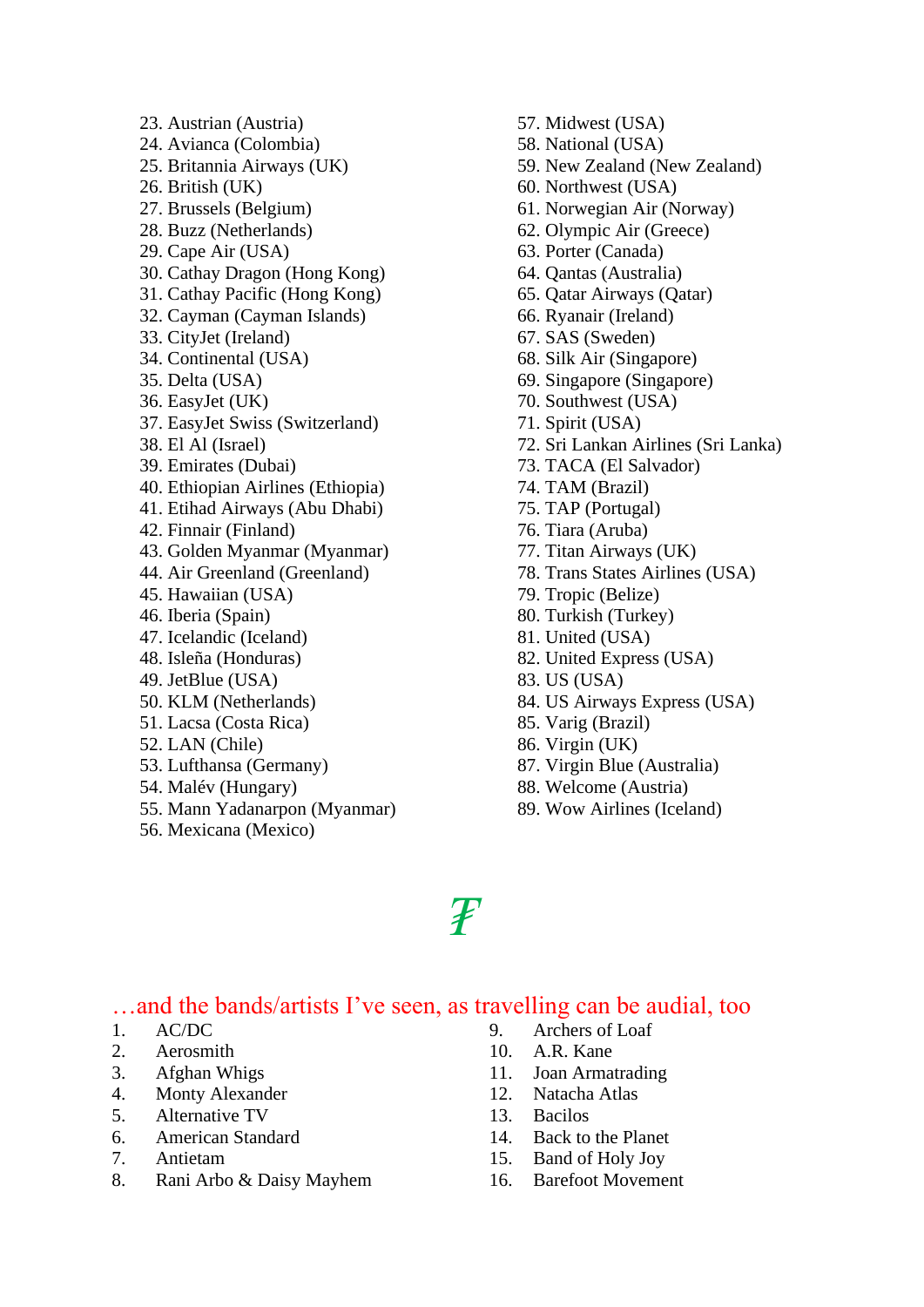- 17. Becky & the Butler County Boys
- 18. Belle & Sebastian
- 19. The Beloved
- 20. Pat Benetar
- 21. Bhundu Boys
- 22. Big Audio Dynamite
- 23. Biosphere
- 24. Birdy Nam Nam
- 25. Jane Birkin
- 26. Bitch Magnet
- 27. Bivouac
- 28. Björn Again
- 29. The Black Eyed Peas
- 30. Black Sabbath
- 31. Ruben Blades
- 32. Lloyd Blevins & Ramblin' Mountain
- 33. Blood Tub Orchestra
- 34. Blur
- 35. Bon Jovi
- 36. Boss Hog
- 37. David Bowie
- 38. Boxer Joy
- 39. Billy Bragg
- 40. Built to Spill
- 41. Jake Burns & the Big Wheel
- 42. R.L. Burnside
- 43. Kate Bush
- 44. The Butthole Surfers
- 45. Buzzcocks
- 46. Caney Creek
- 47. Carter the Unstoppable Sex Machine
- 48. Manu Chao
- 49. Chapterhouse
- 50. Children in Adult Jails
- 51. Ted Chippington
- 52. Chrome Cranks
- 53. Chumbawamba
- 54. Circa Blue
- 55. Lloyd Cole & the Commotions
- 56. Edwyn Collins
- 57. Condition Red
- 58. Connolly's Encore
- 59. Carmen Consoli
- 60. Paolo Conte
- 61. Cop Shoot Cop
- 62. Elvis Costello
- 63. James Cotton Blues Band
- 64. The Cramps
- 65. The Crash
- 66. Crazyhead
- 67. The Cult
- 68. The Cure
- 69. Current 93
- 70. Dick Dale & the Deltones
- 71. The Damned
- 72. The Darling Buds
- 73. Dead on Arrival
- 74. Death in June
- 75. De La Soul
- 76. Paco de Lucia
- 77. Depeche Mode
- 78. The Detroit Cobras
- 79. Devo
- 80. D Generation
- 81. Dinosaur Jr.
- 82. Doctor & the Medics
- 83. Dr. Phibes & the House of Wax Equations
- 84. Dogs D'Amour
- 85. Dread Zeppelin
- 86. Dumpster
- 87. Duran Duran
- 88. Einstürzende Neubauten
- 89. El Vez
- 90. Everything but the Girl
- 91. Cesaria Evora
- 92. Faith No More
- 93. The Fall
- 94. (The) Farmer & Adele
- 95. Fatima Mansions
- 96. Fear Factory
- 97. Fields of the Nephilim
- 98. Fire & Ice
- 99. First Aid Kit
- 100. The Flaming Lips
- 101. Flat Duo Jets
- 102. Flavel Bambi Septet
- 103. A Flock of Seagulls
- 104. Foetus Symphony Orchestra/Lydia Lunch
- 105. Michael Franti & Spearhead
- 106. Franz Ferdinand
- 107. Friends, Romans, Countrymen
- 108. Fun-Da-Mental
- 109. Funeral Party
- 110. Furniture
- 111. Peter Gabriel
- 112. Diamanda Galas
- 113. Diamanda Galas & John Paul Jones
- 114. Gallon Drunk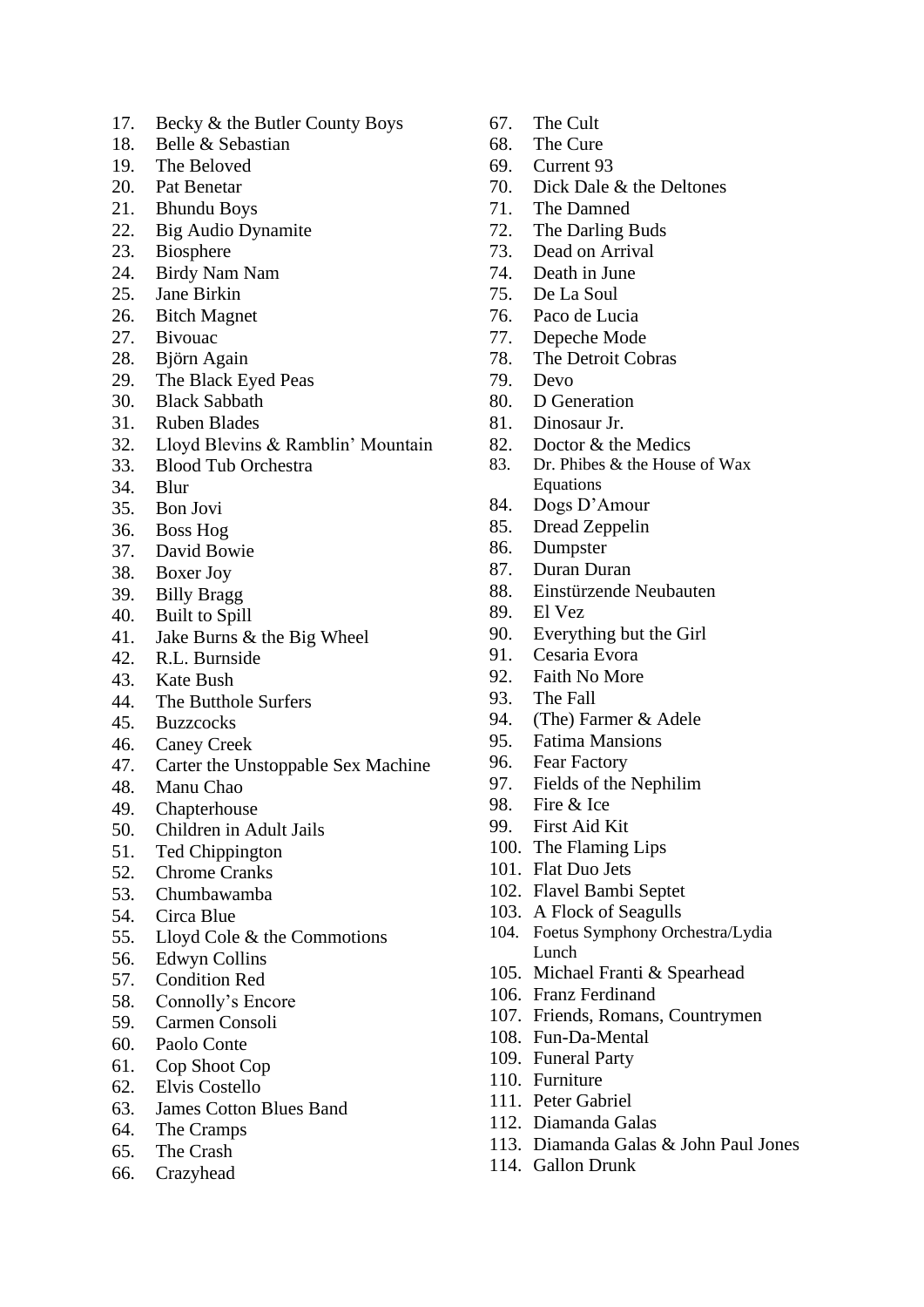- 115. Gang of Four
- 116. Gary Glitter
- 117. Gas Huffer
- 118. The Gaslight Anthem
- 119. Gaye Bykers on Acid
- 120. Genesis
- 121. Gerry & the Pacemakers
- 122. Ghost Dance
- 123. Girls Against Boys
- 124. Go Betweens
- 125. The Godfathers
- 126. God is my Co-pilot
- 127. The Goops
- 128. Gotan Project
- 129. Grand Prix
- 130. Green on Red
- 131. David Guetta
- 132. The Gun Club
- 133. Guns n' Roses
- 134. Robin Guthrie
- 135. Alexander Hacke
- 136. Hair & Skin Trading Co.
- 137. Half Man Half Biscuit
- 138. Die Haut
- 139. P.J. Harvey
- 140. The Havalinas
- 141. Hawkwind
- 142. Headbutt
- 143. Helmet
- 144. Holy Barbarians
- 145. Hominid
- 146. Howard Fishman Quartet
- 147. Huggy Bear
- 148. The Human League
- 149. Ice T
- 150. Inspiral Carpets
- 151. International Noise Conspiracy
- 152. Iron Maiden
- 153. Vandana Jain
- 154. James
- 155. Jane's Addiction
- 156. The Jazz Butcher
- 157. Jesus Jones
- 158. Jethro Tull
- 159. Joensuu 1685
- 160. John Spencer's Blues Explosion
- 161. Jonathan Fire\*Eater
- 162. Josh
- 163. Karpet Ketchup
- 164. Salif Keita
- 165. Kenny Stinson & Perfect Tym'n
- 166. Kid Congo Powers
- 167. Kid with Man Head
- 168. Killing Joke
- 169. Kingmaker
- 170. King's Highway
- 171. Eartha Kitt
- 172. KMFDM
- 173. Knutz with a Z
- 174. Laika & the Cosmonauts
- 175. The Laughing Hyenas
- 176. Soong Lee
- 177. Lesbian Dopeheads on Mopeds
- 178. The Levellers
- 179. Liabach
- 180. Living Color
- 181. Loop
- 182. Lubricated Goat
- 183. L7
- 184. Machine Head
- 185. Mambo Taxi
- 186. Cheb Mami
- 187. Marillion
- 188. Marilyn Manson
- 189. Martin Stephenson & the Daintees
- 190. High Masakela
- 191. J. Mascis
- 192. Mega City Four
- 193. The Men they Couldn't Hang
- 194. Men without Hats
- 195. Mercury Rev
- 196. Midway Still
- 197. Ministry
- 198. The Mission
- 199. Moby
- 200. Monster Magnet
- 201. (The) Moron Brothers
- 202. Mudhoney
- 203. Mumford & Sons
- 204. Wolfgang Muthspiel
- 205. Ned's Atomic Dustbin
- 206. Les Negresses Vertes
- 207. Neil
- 208. New Model Army
- 209. New Order
- 210. Nick Cave & the Bad Seeds
- 211. The Nightingales
- 212. Nine Inch Nails
- 213. Nirvana
- 214. Nitzer Ebb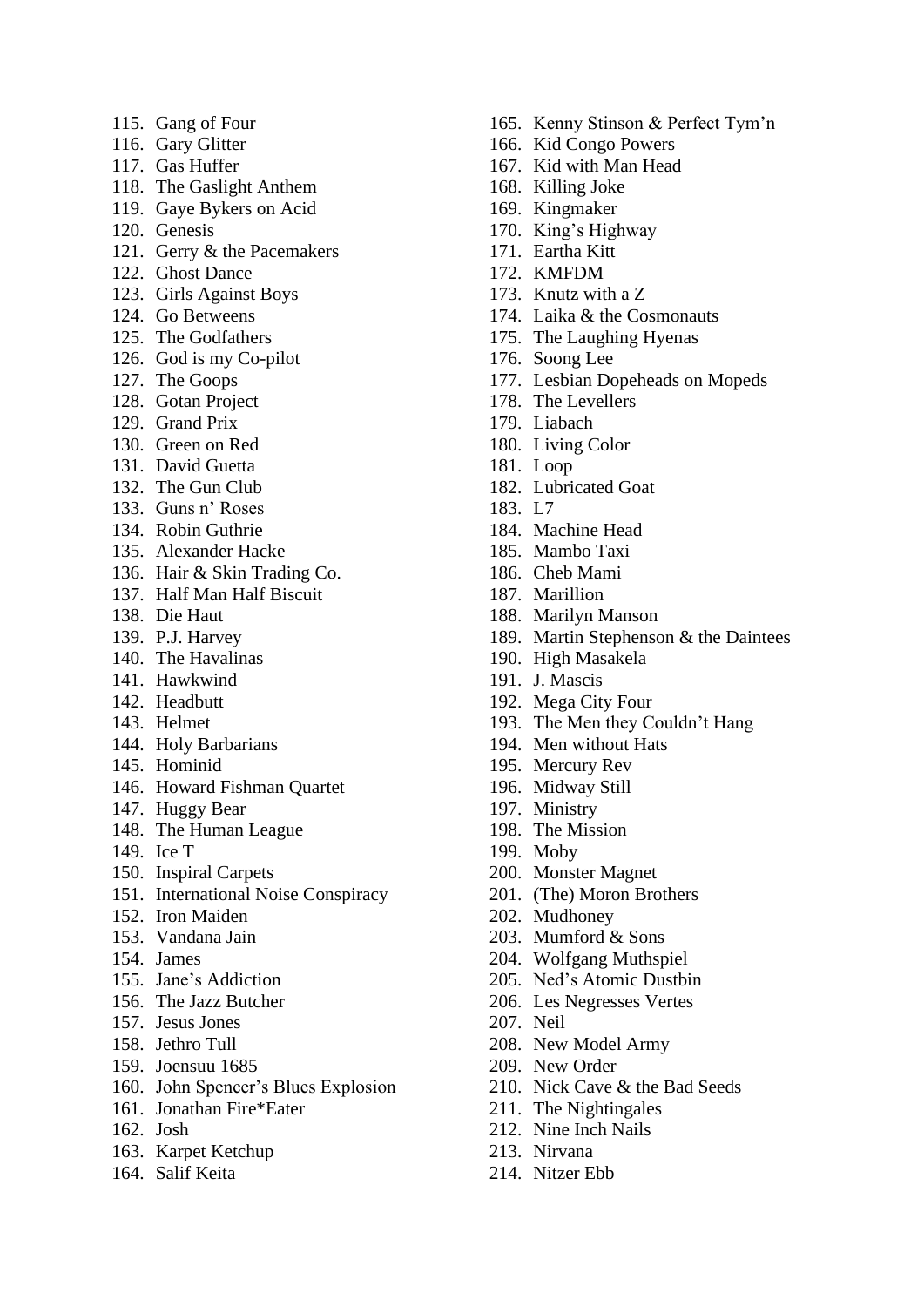- 215. NoFX
- 216. No Pasarán
- 217. Nova Mob
- 218. NRBQ
- 219. Ojos de Brujo
- 220. Orchestral Manoeuvres in the Dark
- 221. Ozzy Osbourne's Blizzard of Ozz
- 222. Palace
- 223. Pantera
- 224. Patti Smith Group
- 225. Pavement
- 226. Brendan Perry
- 227. Pigface
- 228. Pixies
- 229. The Pogues
- 230. Iggy Pop
- 231. Pop Will Eat Itself
- 232. Gregory Porter
- 233. Portion Control
- 234. Powerman 5000
- 235. The Pretenders
- 236. Maxi Priest
- 237. Prince
- 238. Psychedelic Furs
- 239. Psychic TV
- 240. Public Enemy
- 241. Public Image Limited
- 242. Suzi Quattro
- 243. Railroad Jerk
- 244. Ramones
- 245. Redd Kross
- 246. Red Dust Mountain Boys
- 247. Red Hot Chili Peppers
- 248. REM
- 249. Ride
- 250. The Rolling Stones
- 251. Rollins Band
- 252. Sonny Rollins
- 253. Rose of Avalanche
- 254. Jim Rose Circus Sideshow
- 255. Rush
- 256. Sade
- 257. Samson
- 258. Saxon
- 259. Michael Schenker Group
- 260. Gil Scott-Heron
- 261. Scritti Politti
- 262. The Sea
- 263. Pete Seeger
- 264. The Seers
- 265. The Senseless Things
- 266. The Shaman
- 267. Shonen Knife
- 268. Sigue Sigue Sputnik
- 269. Silverfish
- 270. Siouxsie & the Banshees
- 271. Si\*Sé
- 272. The Sisters of Mercy
- 273. Skid Row
- 274. Skinny Puppy
- 275. Slowdive
- 276. The Smiths
- 277. Snuff
- 278. Sol Invictus
- 279. Sonic Youth
- 280. Soul Captain Band
- 281. Soul Collective
- 282. Squeeze
- 283. Ralph Stanley & the Clinch Mountain Boys
- 284. The Staple Singers
- 285. Status Quo
- 286. Stereolab
- 287. Stereophonics
- 288. Sting
- 289. Stormtroopers of Death
- 290. Joe Stummer & the Mescaleros
- 291. The Style Council
- 292. Sugarcubes
- 293. Superchunk
- 294. Super Furry Animals
- 295. Swans
- 296. The Sweet
- 297. Sweet 75
- 298. David Sylvian
- 299. Terraplane
- 300. Test Dept.
- 301. Tet Offensive
- 302. That Petrol Emotion
- 303. Therapy?
- 304. They Fought Back
- 305. Thievery Corporation
- 306. J.G. Thirwell's Steroid Maximus
- 307. Richard Thompson
- 308. Tinariwen
- 309. Tindersticks
- 310. Toadies
- 311. Toasted Heretic
- 312. Tone Lōc
- 313. Transglobal Underground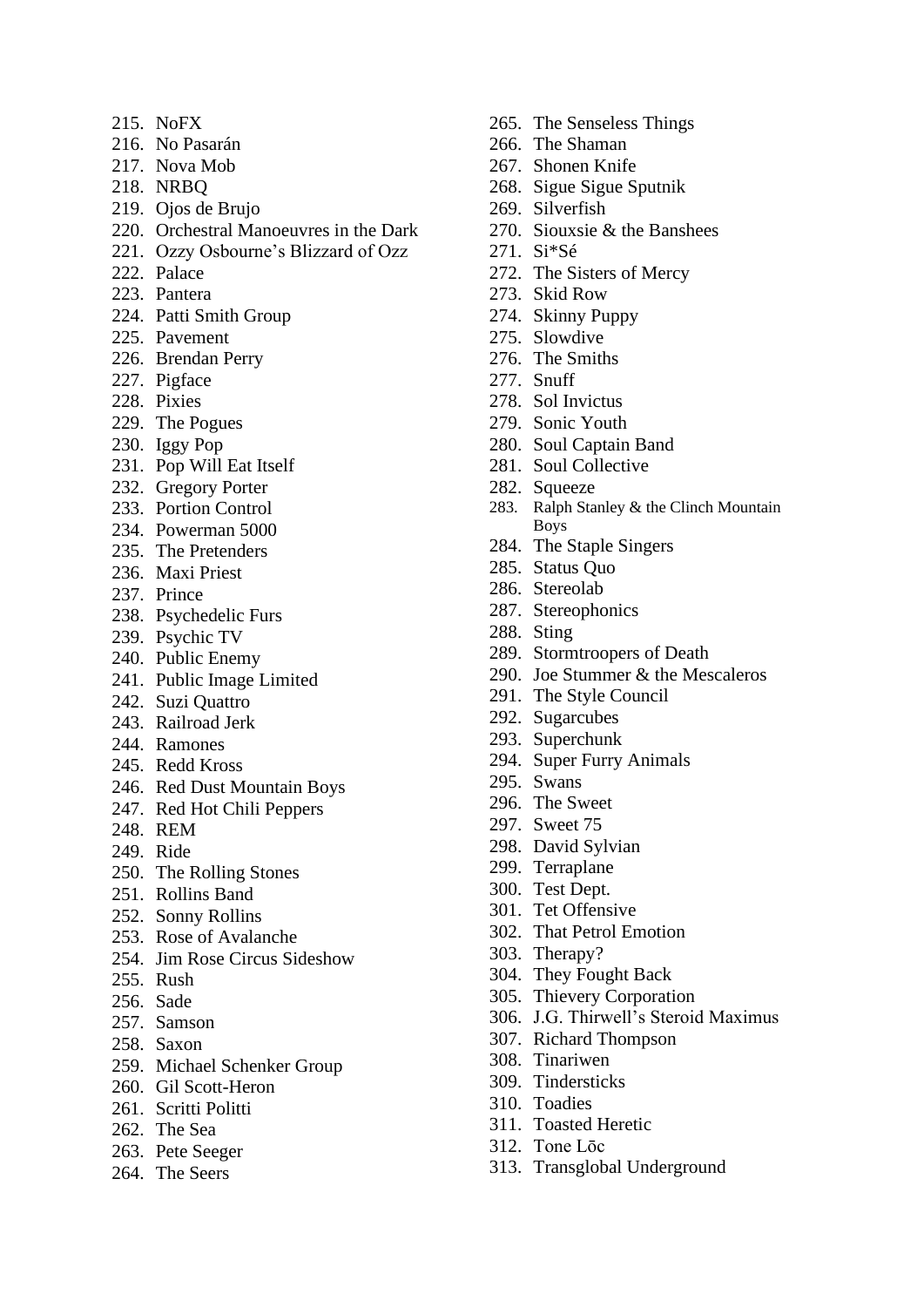- 314. Tricky
- 315. Trinity River Band
- 316. Twisted Sister
- 317. Type O Negative
- 318. Unsane
- 319. U2
- 320. Caetano Veloso & David Byrne
- 321. Caetano Veloso & Gilberto Gil
- 322. Vertical Limit
- 323. Vex
- 324. Vic Reeves' Night Out
- 325. Voivod
- 326. The Voodoo Queens
- 327. Tom Waits
- 328. The Waterboys
- 329. Wax
- 330. The Wedding Present
- 331. Weston
- 332. We've Got a Fuzzbook and We're Gonna Use It
- 333. Wham!
- 334. Whiskey Bent Valley Boys
- 335. Andy White
- 336. Wire
- 337. The Wonder Stuff
- 338. The Woodentops
- 339. Working with Tomatoes
- 340. World Party
- 341. Young Gods
- 342. Zodiac Mindwarp & the Love Reaction
- 343. The Zombies
- *₮*

### …Nobel prize for literature winners

- 1901—Sully Prudhomme (Fr.) 1902—Christian Mommsen (Ger.) 1903—Bjørnstjerne Bjørnson (Nor.) 1904—José Echegaray (Spain)/ Frédéric Mistral (Fr.) 1905—Henryk Sienkiewicz (Pol.) 1906—Giosuè Carducci (Italy) 1907—Rudyard Kipling (U.K.) 1908—Rudolf Christoph Eucken (Ger.) 1909—Selma Lagerlöf (Swe.) 1910—Paul Heyse (Ger.) 1911—Maurice Maeterlinck (Bel.) 1912—Gerhart Hauptmann (Ger.) 1913—Rabindranath Tagore (Ind.) 1914—no prize awarded 1915—Romain Rolland (Fr.) 1916—Carl Gustaf Verner von Heidenstam (Swe.) 1917—Karl Gjellerup/Henrik Pontoppidan (Den.) 1918—no prize awarded 1919—Carl Spitteler (Swi.) 1920—Knut Hamsun (Nor.) 1921—Anatole France (Fra.) 1922—Jacinto Benavente (Spain) 1923—William Butler Yeats (Ire.) 1924—Wladyslaw Stanislaw Reymont (Pol.)
- 1926—Grazia Deledda (Italy) 1927—Henri Bergson (Fr.) 1928—Sigrid Undset (Nor.) 1929—Thomas Mann (Ger.) 1930—Sinclair Lewis (USA) 1931—Erik Axel Karlfeldt (Swe.) 1932—John Galsworthy (U.K.)

1925—George Bernard Shaw (U.K.)

- 1933—Ivan Bunin (Rus.)
- 1934—Luigi Pirandello (Italy)
- 1935—no prize awarded
- 1936—Eugene O'Neill (USA)
- 1937—Roger Martin du Gard (Fr.)
- 1938—Pearl Buck (USA)
- 1939—Frans Eemil Sillanpää (Fin.)
- 1940—no prize awarded
- 1941—no prize awarded
- 1942—no prize awarded
- 1943—no prize awarded
- 1944—Johannes Jensen (Den.)
- 1945—Gabriela Mistral (Chile)
- 1946—Hermann Hesse (Ger./Swi.)
- 1947—André Gide (Fr.)
- 1948—T.S. Eliot (USA/U.K.)
- 1949—William Faulkner (USA)
- 1950—Bertrand Russell (U.K.)